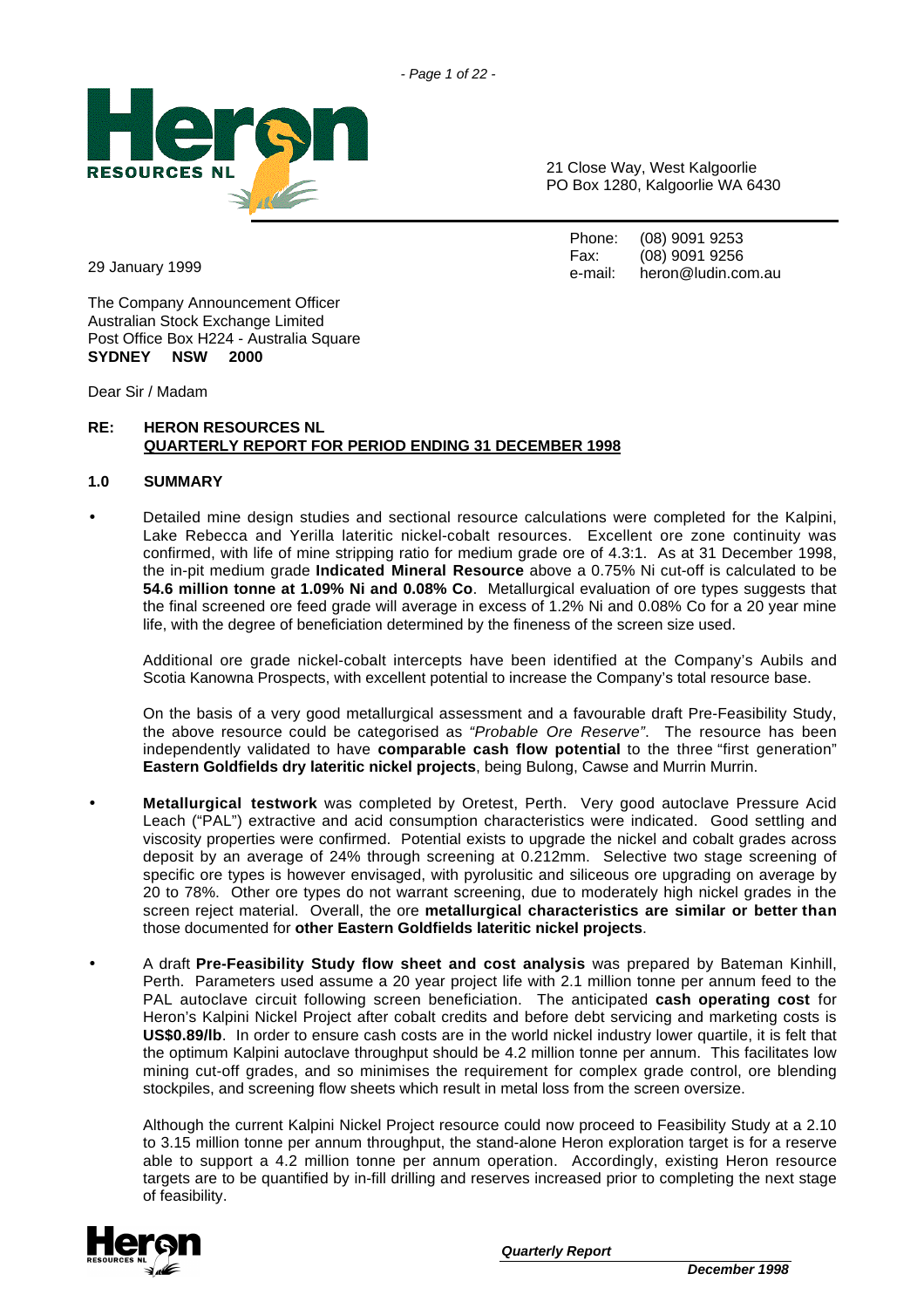- The **Eastern Goldfields lateritic nickel industry has attained critical milestones** during the December 1998 Quarter:
	- 1. The **Cawse and Bulong autoclaves were successfully commissioned**, and metal production with ramp up to design capacities is current at Cawse.

The main previous unknown parameter for the Kalpini Nickel Project, being autoclave viability in nickel laterite processing, has now been favourably quantified. The cost of project debt finance should decrease due to the reduction of perceived technical risk.

2. **Industry rationalisation has commenced**, with Anaconda Nickel Limited successfully securing control of Abednego Nickel Limited. The transaction is for the Abednego lateritic nickel asset only. The published resource of 47 million tonne at 1.1% Ni will generate a strategic increase to the Net Present Value of the Murrin Murrin project, and allow a reduction in operating costs through economies of scale. The cash consideration of \$67 million represents an unequivocal benchmark valuation of \$1.44 per tonne for in-ground drill-proven medium grade metallurgically tested lateritic nickel ore.

On the basis of the Abednego transaction, assets such as Heron's mining ore reserve of 55 million tonne theoretically could be valued in excess of \$70 million, with some discount for distance from plant and density of drilling, and some premium for very good metallurgical performance, excellent exploration potential, and proximity to Kalgoorlie infrastructure.

The various lateritic nickel resources north of Menzies from the Eucalyptus-Murrin Murrin-Abednego-Marshall Pool belt have now been rationalised under the Anaconda-Glencore joint venture. Comparable rationalisation of resources and infrastructure south of Menzies in the Kalpini-Bulong-Scotia-Cawse belt would appear to be a logical progression for the industry.

3. **Autoclave nickel processing plants are grade-sensitive, requiring very selective mining and "high grading"**. Heron financial modelling indicates a minimum autoclave feed grade requirement of 1.2% Ni at a 2.1 million tonne per annum throughput (achieved through screen upgrading in the case of Kalpini).

The key economic parameters of nickel and cobalt price are currently lower than when feasibility studies were completed for the "first generation" lateritic nickel projects. It is problematical whether these operations would have been commissioned had the present economic environment prevailed two years ago. The lower metal prices can be offset in the short term by processing higher grade ore, and in the long term by economies of scale. With some \$2 billion now invested in Eastern Goldfields lateritic nickel capital works, the need to service this large level of debt means that high grade resources now have increasingly greater strategic value.

- The Eastern Goldfields "first generation" lateritic nickel projects all have mine lives exceeding 20 years, but only report ROM grades exceeding 1.2% Ni in their first phase of "high grading" operation. Heron's published high grade resource of **29 million tonne at 1.34% Ni and 0.09% Co** is thus a **unique and valuable asset** in terms of Eastern Goldfields regional lateritic nickel strategies, particularly in respect of the logical trend towards industry rationalisation.
- For the March and June 1999 Quarters, the **Heron exploration focus will be on the delineation of high grade nickel-cobalt ore** on prospects peripheral to Kalpini. The exploration strategy involves the field sample evaluation of open file geological targets, and commenced during the December 1998 Quarter. Initial success for the strategy was obtained at Scotia Kanowna, with old RAB "gold" holes averaging up to **12m at 1.06% Ni and 0.24% Co**, and old costeans averaging up to **10m at 1.68% Ni and 0.69% Co**.
- To maintain its development momentum, on 15 January 1999, Heron through Hartley Poynton Limited Investment Banking Division **successfully completed a capital raising of \$1.25 million** through the placement of 10 million Shares at \$0.125 per Share. Funds will be used to complete currently identified acquisitions and continue ongoing resource drilling and metallurgical testwork. The Company's working capital position exceeds \$2.1 million, which ensures continuing vigorous exploration and development activity.

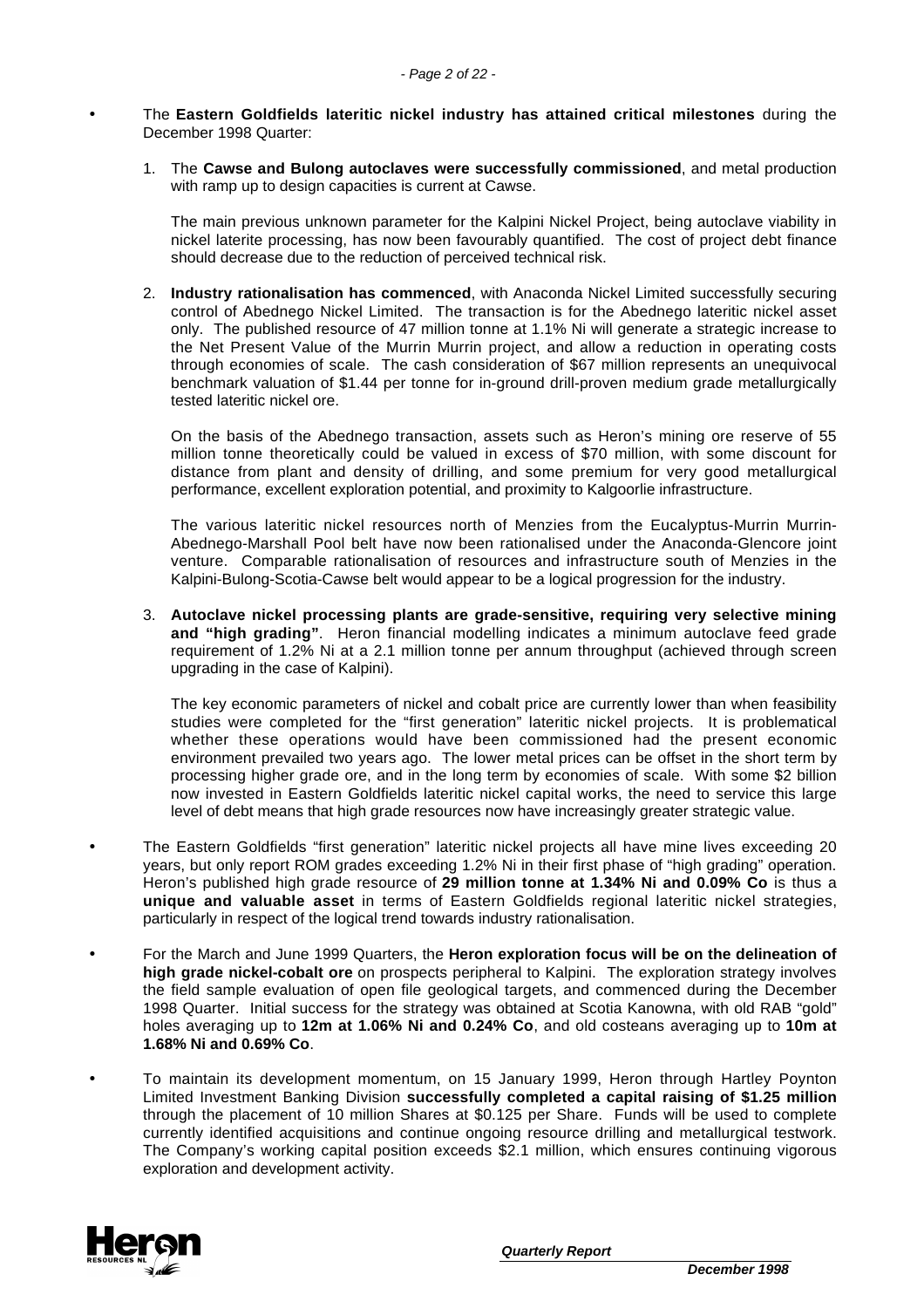### **2.0 EXPLORATION REVIEW**

### **2.1 Emu Fault Province**

### **2.1.1 Kalpini Nickel Project**

Heron 100% Nickel (- gold)

Fifteen separate pits at Kalpini and a further three satellite pits at Yerilla and Lake Rebecca have been modelled and pit designs completed. It is envisaged that these pits will supply ore to a future nickel laterite processing facility in the Kalpini-Bulong-Scotia-Cawse region.

The tenements upon which resources occur have all been converted into Mining Lease applications. Ethnographic surveys of these applications are nearing completion.

| Table 1<br><b>KALPINI NICKEL PROJECT</b><br>Indicated Mineral Resource Inventory, 0.75% Ni Lower Cut-off |                  |                |      |      |              |  |  |
|----------------------------------------------------------------------------------------------------------|------------------|----------------|------|------|--------------|--|--|
| <b>Tonnes and Grade by Pit</b><br>Pit<br>Locality<br>Ni<br>Co<br><b>Waste: Ore</b><br><b>Tonnes</b>      |                  |                |      |      |              |  |  |
|                                                                                                          |                  | <b>Million</b> | $\%$ | %    | <b>Ratio</b> |  |  |
| Acra                                                                                                     | K <sub>1</sub> a | 1.814          | 1.02 | 0.09 | 5.6          |  |  |
| Acra                                                                                                     | K <sub>1</sub> b | 0.749          | 1.11 | 0.11 | 5.4          |  |  |
| Acra                                                                                                     | K <sub>1c</sub>  | 0.751          | 0.98 | 0.08 | 5.6          |  |  |
| Acra                                                                                                     | K <sub>1</sub> d | 3.268          | 1.00 | 0.07 | 5.6          |  |  |
| Acra                                                                                                     | K <sub>2</sub> a | 4.419          | 1.33 | 0.06 | 2.6          |  |  |
| Acra                                                                                                     | K <sub>2c</sub>  | 0.357          | 1.11 | 0.06 | 3.5          |  |  |
| Kalpini                                                                                                  | K <sub>3</sub>   | 2.263          | 1.03 | 0.08 | 4.5          |  |  |
| Kalpini                                                                                                  | K4               | 5.890          | 1.22 | 0.07 | 4.8          |  |  |
| Kalpini                                                                                                  | K <sub>5</sub>   | 1.077          | 1.24 | 0.11 | 11.2         |  |  |
| Kalpini                                                                                                  | K <sub>6</sub> a | 2.080          | 1.05 | 0.10 | 5.0          |  |  |
| Kalpini                                                                                                  | K <sub>6</sub> b | 0.138          | 0.83 | 0.06 | 6.0          |  |  |
| Kalpini                                                                                                  | K <sub>6</sub> c | 6.322          | 1.05 | 0.06 | 5.4          |  |  |
| Kalpini                                                                                                  | K <sub>8</sub>   | 3.270          | 0.95 | 0.09 | 7.6          |  |  |
| Kalpini                                                                                                  | K <sub>9</sub>   | 1.143          | 0.87 | 0.07 | 6.7          |  |  |
| Kalpini                                                                                                  | K <sub>10</sub>  | 1.378          | 1.04 | 0.06 | 2.5          |  |  |
| Rebecca                                                                                                  | R <sub>1</sub>   | 12.231         | 1.14 | 0.08 | 1.8          |  |  |
| Yerilla                                                                                                  | Y1               | 5.271          | 0.95 | 0.10 | 5.3          |  |  |
| Yerilla                                                                                                  | Y2               | 2.188          | 1.14 | 0.05 | 3.0          |  |  |
| <b>Total Indicated Resource</b>                                                                          |                  | 54.609         | 1.09 | 0.08 | 4.3          |  |  |

Indicated Mineral Resources for the Heron deposits are:

On the basis of in-house positive Discounted Cash Flows for the above resource, the Valmin category could arguably be termed "Probable Ore Reserve", but this is not current Company policy.

The resource estimate uses intercepts above 0.75% Ni over a minimum 2 metre vertical thickness, with a maximum 2 metre of internal waste grading less than 0.75% Ni within the calculated intercept. These thicknesses reflect Heron's proposed grade control and mining models.

Polygonal sectional ore blocks extend half way to adjoining drill holes when calculating tonnes and grade, and assume continuity to a line half way between sections, or a maximum of 200 metres. An SG of 1.6 is assumed, based on an range of 1.3 to 2.25 as inferred from Heron drill chip logging.

Mineralised blocks were interpreted onto the assay sections based on the geological interpretation and grade cut-offs. Ore block geometry is constrained by the 10% MgO contour, which is a very pronounced redox contact on **all** sections. Virtually all ore blocks occur immediately above and straddling this redox grade boundary. A total of 76 drill sections were interpreted in detail.

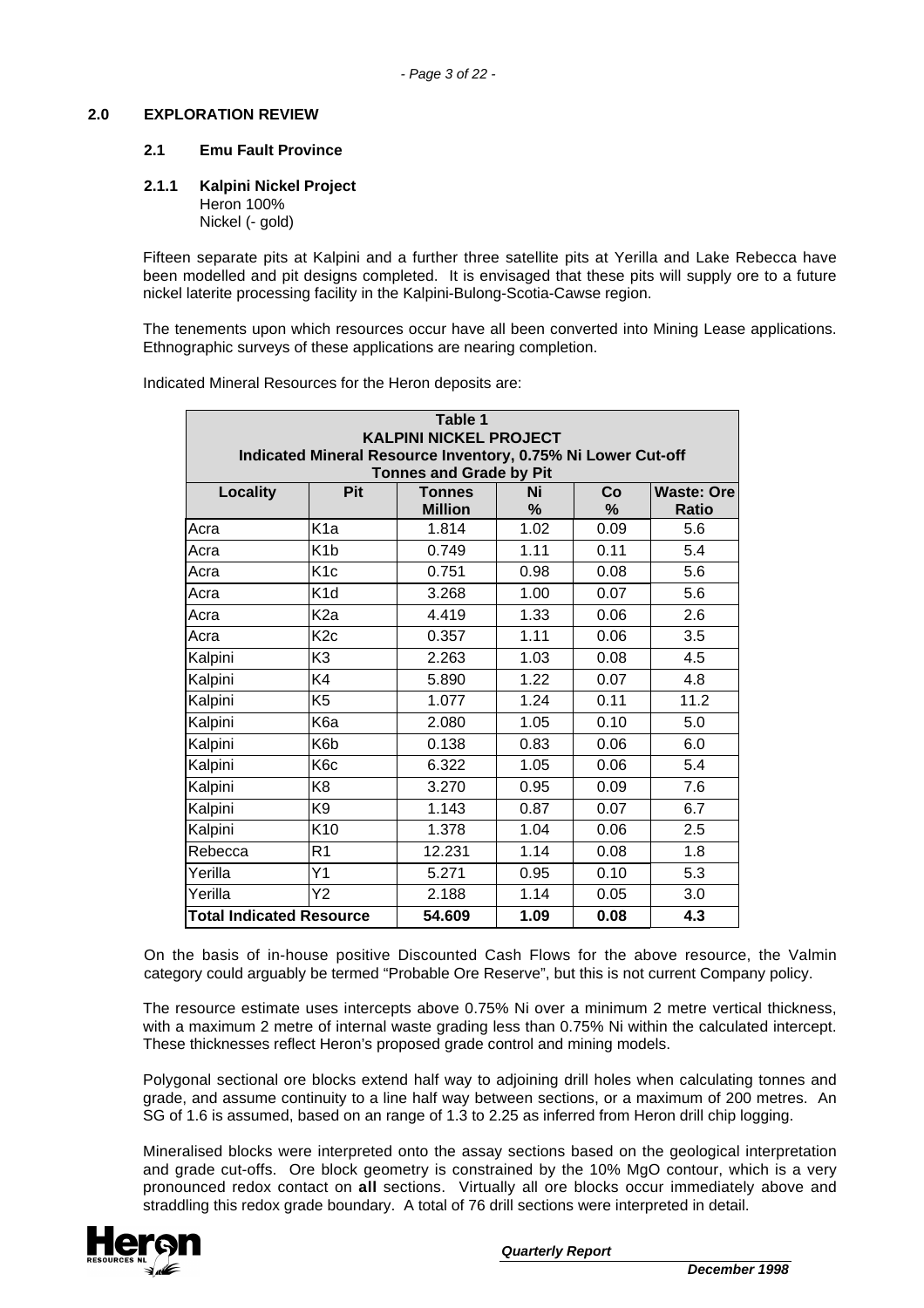*- Page 4 of 22 -*

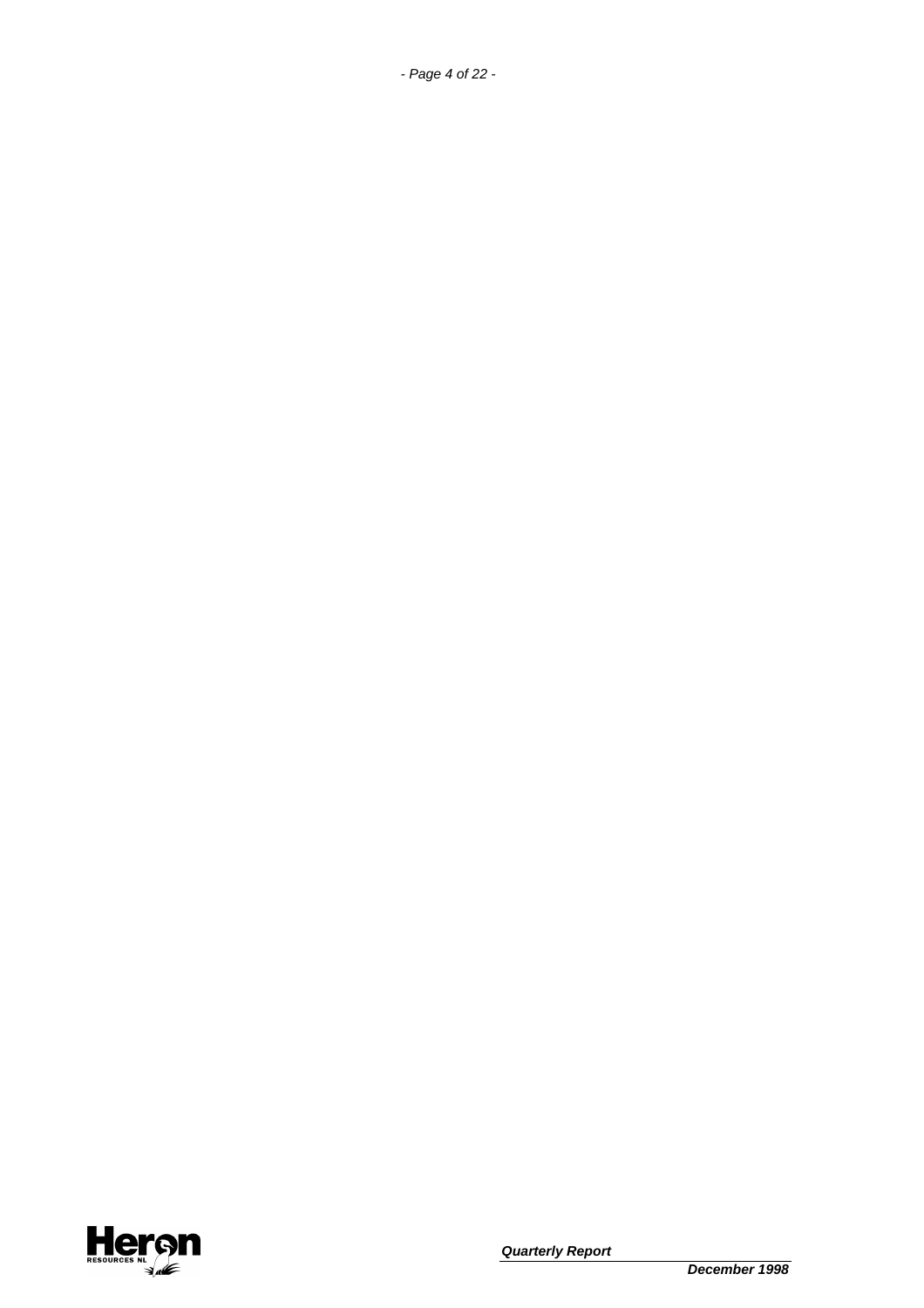Detailed metallurgical work on twelve bulk RC drill chip composites was completed by Oretest Metallurgical Testwork and Research, Perth. On the basis of metallurgical testwork, there are three dominant Kalpini ore types, reflecting overlapping degrees of supergene enrichment and weathering:

| 1.             | Ferruginous to pyrolusitic<br>CUF to CUP | Strong Ni-Co-Fe-Mn supergene enrichment overprinting nontronite.<br>Commonly occurs in upper "hangingwall" ore zones.<br>Dominant ore type at Kalpini (33% of mining ore reserve).<br>Dry friable limonitic to pyrolusitic ore, typical of Cawse ore.<br>Good material handling and metallurgical charateristics.                  |
|----------------|------------------------------------------|------------------------------------------------------------------------------------------------------------------------------------------------------------------------------------------------------------------------------------------------------------------------------------------------------------------------------------|
| 2 <sup>1</sup> | Nontronitic<br><b>CUN</b>                | Background weathered ultramafic-derived clay ore.<br>Relatively enriched in Al-K-Na in terms of an ultramafic clay.<br>Only minor ore remnants at Kalpini, dominant ore at Lake Rebecca.<br>"Plasticine" apple green clay ore, typical Murrin Murrin, Bulong ore.<br>Difficult material handling and metallurgical charateristics. |
| 3.             | Siliceous<br>CUS.                        | Enriched Si, strongly depleted Fe-Mn-Al-K-Na.<br>Commonly magnesitic, tends to occur in lower "footwall" ore zones.<br>Precursor nontronite ore which has been intensely leached.<br>Good handling and variable metallurgical charateristics.                                                                                      |

The three dominant ore types have distinct metallurgical technical specifications:

| Table 2<br><b>KALPINI NICKEL PROJECT</b><br><b>Metallurgical Summary</b>     |                               |                 |                                  |  |  |  |
|------------------------------------------------------------------------------|-------------------------------|-----------------|----------------------------------|--|--|--|
| <b>Nontronitic</b><br>Ferruginous-<br><b>Siliceous</b><br><b>Pyrolusitic</b> |                               |                 |                                  |  |  |  |
| % Upgrading                                                                  |                               |                 |                                  |  |  |  |
| -1mm screen Ni                                                               | 4-16%                         | 7-12%           | 1-40%                            |  |  |  |
| -1mm screen Co                                                               | $4 - 11%$                     | $6 - 15%$       | 14-43%                           |  |  |  |
| -0.212mm screen Ni                                                           | 20-27%                        | 11-16%          | 13-78%                           |  |  |  |
| -0.212mm screen Co                                                           | $3 - 7%$                      | $1 - 22%$       | 20-77%                           |  |  |  |
| <b>Pressure Acid Leach</b>                                                   |                               |                 |                                  |  |  |  |
| 120min Ni recovery %                                                         | 96.2-97.2%                    | 95.1-96.5%      | 91.8-95.8%                       |  |  |  |
| 120min Co recovery %                                                         | 93.0-97.7%                    | 95.5-95.7%      | 91.5-95.8%                       |  |  |  |
| Acid consumption kg/t                                                        | 400-557                       | 371-514         | 309-550                          |  |  |  |
| <b>Settling</b>                                                              |                               |                 |                                  |  |  |  |
| Pulp density % solids                                                        | 34-36%                        | 30-34%          | 44-51%                           |  |  |  |
| Minutes for 25% solids                                                       | 49-87                         | 1047-1295       | $15 - 27$                        |  |  |  |
| <b>Viscosity</b>                                                             |                               |                 |                                  |  |  |  |
| centiPoise                                                                   | 5842-8413                     | 5795-7928       | 1373-13060                       |  |  |  |
| <b>Mineralogy</b>                                                            |                               |                 |                                  |  |  |  |
| Silicate                                                                     | qtz                           | qtz-silicate    | qtz(-chalced) grain              |  |  |  |
| <b>Hydrated silicate</b>                                                     | smectite-chamos               | smec-nont-chlor | chlor-smec matrix                |  |  |  |
| Iron oxide                                                                   | mag-hem                       | mag-hem         | (mag-hem)                        |  |  |  |
| Hydrated iron oxide                                                          | alt, hydrate FeOH             | lim-goeth       | lim                              |  |  |  |
| Other                                                                        | Fe/Mn oxide,<br>manganese wad | Cr spinel       | Cr mag, Cr spinel,<br>magnesitic |  |  |  |
| Nickel association                                                           | wad, altered clay             | smec-chlor-lim  | hydrated Fe/Si/Al                |  |  |  |
| abbreviations:                                                               | smectite<br>smec              |                 | magnetite<br>mag                 |  |  |  |
|                                                                              | nontrontite<br>nont           |                 | hem<br>haematite                 |  |  |  |
|                                                                              | chlor<br>chlorite             |                 | goeth<br>goethite                |  |  |  |

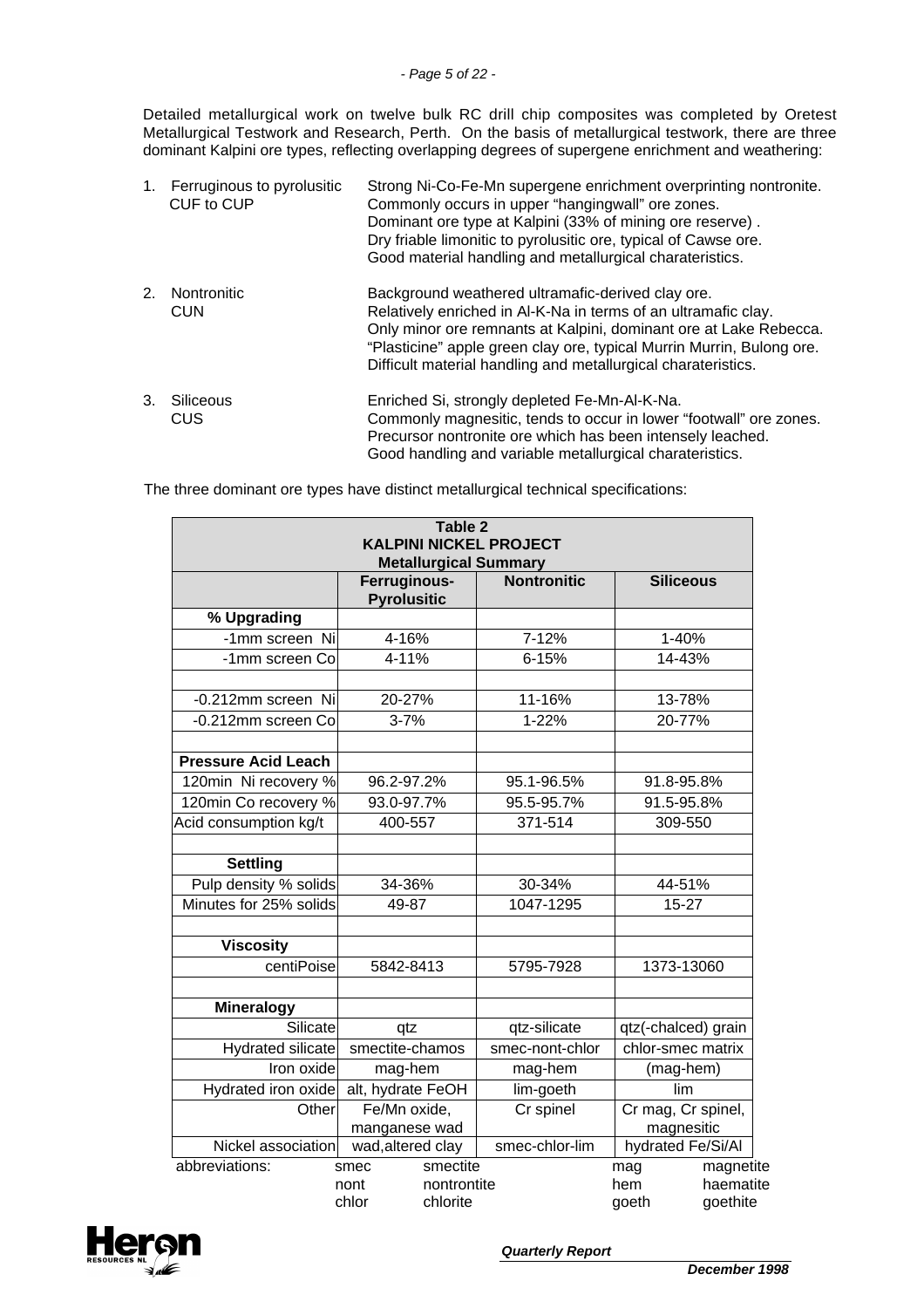The **ferruginous-pyrolusitic ore** (CUF-CUP) is an excellent autoclave feed, with moderate to good screen beneficiation, good metal recoveries and acid consumption, and excellent pulp density, settling time and viscosity characteristics.

The **siliceous ore** (CUS) is a good autoclave feed, with excellent screen beneficiation for low grade ore, reducing to poor beneficiation for high grade ore. PAL tests returned moderate metal recoveries and acid consumption, and excellent pulp density and settling time. Viscosity can be very high, which will require ore blending in order to improve. CUS ore typically occurs in association with CUF and CUP ore, so in-pit blended CUF-CUP-CUS ore would appear to be a feasible autoclave feed.

The **nontronite ore** (CUN) is a difficult autoclave feed, with poor screen upgrade and very slow settling time. Metal recoveries and acid consumption are however good. Nontronite ore will require blending with ferruginous-pyrolusitic ore to improve settling. Despite its less robust metallurgical performance, both the Bulong and Murrin Murrin operations are able to economically process nontronite ore as their dominant autoclave feed. Nontronite ore represents only 7.5% of the proposed Kalpini autoclave feed, so its impact on the processing economics is minimal.

Lower clay ores (CLF, CLP, CLS, CLN), with their higher MgO content, have a higher acid consumption. These ores are volumetrically minor, so there is minimal impact on operating costs.

In terms of in-pit grade control, there are eleven ore type categories based on the drill-logged clay mineral types, and iron and magnesium content. The Indicated Mineral Resource categorised into metallurgical ore types is tabulated below.

|                                                                                               | Table 3                                                                                                  |                |      |      |        |  |  |  |
|-----------------------------------------------------------------------------------------------|----------------------------------------------------------------------------------------------------------|----------------|------|------|--------|--|--|--|
| <b>KALPINI NICKEL PROJECT</b><br>Indicated Mineral Resource Inventory, 0.75% Ni Lower Cut-off |                                                                                                          |                |      |      |        |  |  |  |
|                                                                                               |                                                                                                          |                |      |      |        |  |  |  |
| <b>Locality</b>                                                                               | <b>Tonnes and Grade by Ore Type</b><br><b>Ore Type</b><br>Co<br><b>Proportion</b><br><b>Tonnes</b><br>Ni |                |      |      |        |  |  |  |
|                                                                                               |                                                                                                          | <b>Million</b> | %    | %    | $\%$   |  |  |  |
| <b>ROM Ore</b>                                                                                |                                                                                                          |                |      |      |        |  |  |  |
| Kalpini/Acra                                                                                  | <b>CU</b>                                                                                                | 3.430          | 1.08 | 0.09 | 6.49   |  |  |  |
| Kalpini/Acra                                                                                  | <b>CUP</b>                                                                                               | 4.397          | 1.20 | 0.14 | 8.32   |  |  |  |
| Kalpini/Acra                                                                                  | <b>CUF</b>                                                                                               | 9.564          | 1.04 | 0.06 | 18.10  |  |  |  |
| Kalpini/Acra                                                                                  | <b>CUN</b>                                                                                               | 3.310          | 1.09 | 0.07 | 6.27   |  |  |  |
| Kalpini/Acra                                                                                  | <b>CUS</b>                                                                                               | 3.991          | 1.01 | 0.05 | 7.55   |  |  |  |
| Kalpini/Acra                                                                                  | <b>CL</b>                                                                                                | 4.070          | 1.00 | 0.04 | 7.70   |  |  |  |
| Kalpini/Acra                                                                                  | <b>CLP</b>                                                                                               | 1.580          | 1.72 | 0.14 | 2.99   |  |  |  |
| Kalpini/Acra                                                                                  | <b>CLF</b>                                                                                               | 2.039          | 1.08 | 0.08 | 3.86   |  |  |  |
| Kalpini/Acra                                                                                  | <b>CLN</b>                                                                                               | 0.641          | 1.13 | 0.05 | 1.21   |  |  |  |
| Kalpini/Acra                                                                                  | <b>CLS</b>                                                                                               | 1.895          | 1.06 | 0.03 | 3.59   |  |  |  |
| Rebecca                                                                                       | <b>CU</b>                                                                                                | 8.009          | 1.20 | 0.10 | 15.16  |  |  |  |
| Rebecca                                                                                       | <b>CL</b>                                                                                                | 3.787          | 1.06 | 0.04 | 7.17   |  |  |  |
| Yerilla                                                                                       | <b>CU</b>                                                                                                | 6.119          | 1.02 | 0.09 | 11.58  |  |  |  |
| <b>Subtotal</b>                                                                               |                                                                                                          | 52.832         | 1.10 | 0.08 | 100.00 |  |  |  |
|                                                                                               |                                                                                                          |                |      |      |        |  |  |  |
| <b>Stockpile</b>                                                                              |                                                                                                          |                |      |      |        |  |  |  |
| Yerilla                                                                                       | <b>CL</b>                                                                                                | 1.341          | 0.94 | 0.02 |        |  |  |  |
| Rebecca                                                                                       | <b>SR</b>                                                                                                | 0.436          | 0.90 | 0.02 |        |  |  |  |
| <b>Subtotal</b>                                                                               |                                                                                                          | 1.777          | 0.93 | 0.02 |        |  |  |  |
|                                                                                               |                                                                                                          |                |      |      |        |  |  |  |
| <b>Total</b>                                                                                  |                                                                                                          | 54.609         | 1.10 | 0.08 |        |  |  |  |

The resource of 52.832 million tonne at 1.10% and 0.08% Co will produce in excess of 42 million tonne of selectively screened beneficiated ore grading 1.20% Ni and 0.08% Co. The current Heron resource could support an autoclave circuit with the capacity to treat 2.1 million tonne per annum for a minimum 20 year mine life.

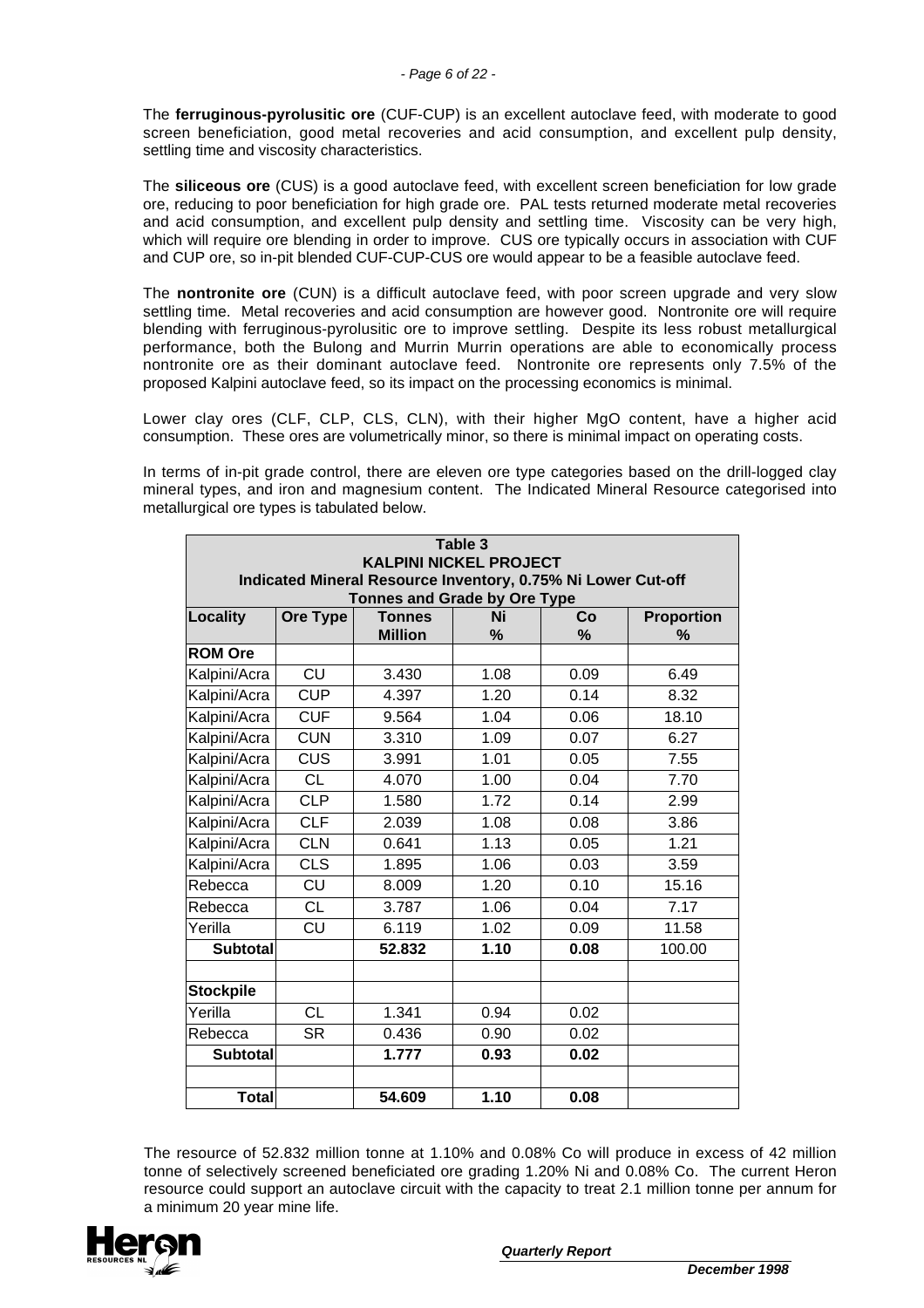With 95% recovery, this Kalpini resource could produce 23,900 tonne of nickel metal and 1,600 tonne of cobalt metal in concentrate per annum, with revenue in excess of A\$200 million per annum.

#### **Acra Prospect**

MPI has agreed to the sale of its Acra Prospect. Acra is the remainder of the Kalpini Nickel Project tenements E27/76 and E28/426 still held 100% by MPI. These tenements represent a southern excision from Heron's Acra North resource target. The Acra tenement package includes the Acra nickel sulphide resource, and old gold workings and gold anomalous drill zones at nearby Jubilee. The best MPI **lateritic nickel drill intercept is 8m at 1.45% Ni**.

#### **Pineapple Dam Joint Venture Prospect**

Agreement has been reached with MPI subsidiary Fodina Minerals Pty Ltd for Heron to purchase Fodina's 80% interest in the Pineapple Dam joint venture area. Joint venture partner is Anvil Mining NL, with a 20% interest.

The Pineapple Dam Joint Venture Prospect is located 60km ENE of Kalgoorlie and immediately south of the Kalpini Nickel Project. The tenements straddle Lake Yindarlgooda, part of a major east west salt lake system.

The majority of work completed by Fodina focussed within the vicinity of the Acra and Jubilee Mining Centres. Only minor work had been conducted over and south of Lake Yindarlgooda. An historical nickel laterite resource reported to be **1.3 million tonne at 1% Ni** will be evaluated.

#### **Kims Dam**

An Exploration Licence application was lodged 20km ESE of Kalpini covering the Steeple Hill Felsic Complex, consisting of acid to intermediate volcanics, metasediments, and banded iron formation.

The exploration target is volcanogenic massive base metal sulphides and greenstone-hosted gold deposits. Massive pyrite mineralisation is recorded in the area, which may have potential for sulphuric acid generation at Kalpini. At present however, Kalpini acid would presumably be sourced from imported Canadian elemental sulphur.

### **2.1.2 Transline Project**

Heron 100% Nickel (- gold)

Exploration Licence applications await grant. Heron has gained first priority through ballot to the grant of three of five applications. Areas targeted by Heron are ultramafic sequences with lateritic nickel potential, predominantly in the Seabrook Hills area. Literature reviews have delineated significant gold targets, which are to be offered for farm-out.

### **2.2 SCOTIA KANOWNA DOME PROVINCE**

#### **2.2.1 Scotia Kanowna Project** Heron 100% Nickel (- gold)

During the Quarter, several high priority lateritic nickel-cobalt targets were identified and acquired, as potential ore feed to a Kalpini area processing operation.

#### **Sylvia Virginia Prospect**

The target is located west of the old Goongarrie gold mine. The prospect occurs on the crest of a gentle laterite ridge. Only one area of old drilling is present, being a single fence of RAB holes to a maximum depth of 40m. The cuttings consist of yellow, brown and white variegated clays, with pervasive silica plates, and occasional apple green ultramafic clay. RAB refusal occurs in a light green serpentinitic saprock.

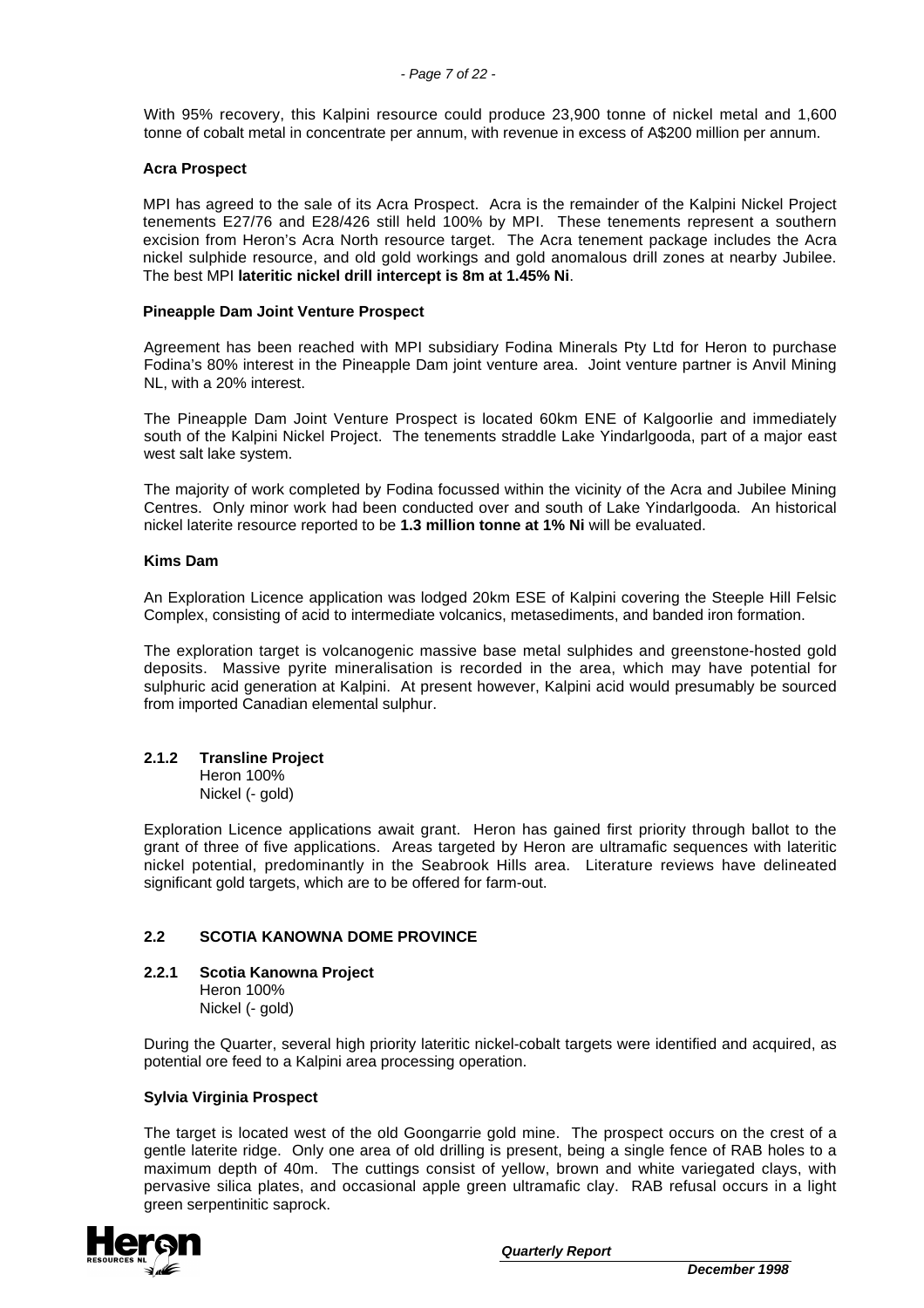Rock chip and RAB composite sampling was completed and results confirmed anomalous nickel, and most significantly, high grade cobalt ore (including **10m at 0.60% Ni, 0.17% Co**).

#### **Sylvia North Prospect**

Heron and Goongarrie Gold Pty Ltd have executed formal documentation whereby Heron has acquired a group of tenements adjoining the northern boundary of the Sylvia Virginia Prospect.

Previous drilling by Goongarrie Gold on gold targets has returned intercepts of up to 6m at 1.01% Ni. Heron rock chip sampling of existing surface trenches returned the following intercepts:

|            | Horizontal 10m at 1.68% Ni, 0.690% Co | pyrolusitic ferruginous ore |
|------------|---------------------------------------|-----------------------------|
| Horizontal | 8m at 0.80% Ni, 0.234% Co             | nontronitic ore             |
| Vertical   | 2m at 1.52% Ni, 0.629% Co             | pyrolusitic ferruginous ore |
| Vertical   | 2m at 1.06% Ni, 0.426% Co             | nontronitic ore             |

These grades (**peak 3.32% Ni, 2.14% Co**) are considered highly anomalous. Resource potential at depth is encouraging, particularly with respect to the bonanza lateritic cobalt grades. From soil geochemistry, the potentially mineralised zone has a 3.0km strike length, and width of 100-500m.

### **Sylvia South Prospect**

A total of 18 old gold drillholes were relogged and composite sampled. Significant nickel-cobalt intersections are tabulated below:

| Table 4<br><b>SCOTIA KANOWNA NICKEL PROSPECT</b> |                                                                              |                                                                      |     |      |       |      |                |
|--------------------------------------------------|------------------------------------------------------------------------------|----------------------------------------------------------------------|-----|------|-------|------|----------------|
|                                                  |                                                                              | Resampled Drill Holes: Significant Assays, 0.75% Ni4Co Lower Cut-off |     |      |       |      |                |
| Hole                                             | <b>Interval</b><br>Ni<br><b>From</b><br>To<br>Co<br>Ni4Co<br><b>Regolith</b> |                                                                      |     |      |       |      |                |
| No.                                              | (m)                                                                          | (m)                                                                  | (m) | %    | $\%$  | ℅    |                |
| BFRB003                                          | 20                                                                           | 36                                                                   | 16  | 0.77 | 0.028 | 0.88 | <b>CLS</b>     |
| l Inc at 0.75%                                   | 20                                                                           | 30                                                                   | 10  | 0.82 | 0.028 | 0.93 | <b>CLS</b>     |
| BFRB012                                          | 30                                                                           | 43                                                                   | 13  | 0.70 | 0.098 | 1.09 | CUS            |
| Inc at 0.75%                                     | 34                                                                           | 38                                                                   | 4   | 0.92 | 0.163 | 1.57 | CUS            |
| BFRB013                                          | 20                                                                           | 42(EOH)                                                              | 22  | 0.81 | 0.116 | 1.27 | <b>LF/CUS</b>  |
| l Inc at 0.75%                                   | 30                                                                           | 42                                                                   | 12  | 0.96 | 0.118 | 1.43 | CUS            |
| BFRB014                                          | 20                                                                           | 40                                                                   | 20  | 0.89 | 0.169 | 1.57 | <b>CUS/CUF</b> |
| Inc at 0.75%                                     | 20                                                                           | 32                                                                   | 12  | 1.06 | 0.236 | 2.00 | <b>CUS/CUF</b> |
| BFRB015                                          | 20                                                                           | 42                                                                   | 22  | 0.66 | 0.028 | 0.77 | <b>LF/CUS</b>  |
| Inc at 0.75%                                     | 20                                                                           | 25                                                                   | 5   | 0.80 | 0.032 | 0.93 | LF             |
| BFRB016                                          | 14                                                                           | 42                                                                   | 28  | 0.72 | 0.056 | 0.94 | CUF/CL         |
| Inc at 0.75%                                     | 18                                                                           | 22                                                                   | 4   | 1.15 | 0.165 | 1.81 | <b>CUF</b>     |
| Inc at 0.75%                                     | 40                                                                           | 42                                                                   | 2   | 0.86 | 0.039 | 1.02 | СL             |
| BFRB021                                          | 3                                                                            | 16                                                                   | 13  | 0.78 | 0.048 | 0.80 | СL             |
| l Inc at 0.75%                                   | 13                                                                           | 16                                                                   | 3   | 2.09 | 0.013 | 2.14 | CLT            |

#### **Goongarrie West Prospect**

A 7 block Exploration Licence application was lodged, and one Prospecting Licence was pegged. These applications consolidate Heron's previously non-contiguous tenement holding in the area.

#### **Ringlock Dam Prospect**

Heron has purchased the Ringlock Dam tenement and nickel laterite resources from Fodina Minerals Pty Ltd and Outokumpu Exploration Venture Pty Ltd. A resource assessment was completed which has shown the potential for an Inferred Mineral Resource of **2.154 million tonne at 0.95% Ni** (0.75% Ni cut-off), calculated from existing RC and Aircore drillholes. Several mineralised drill sections require "closing off" to the east. The above resource figure is considered a minimum estimate.

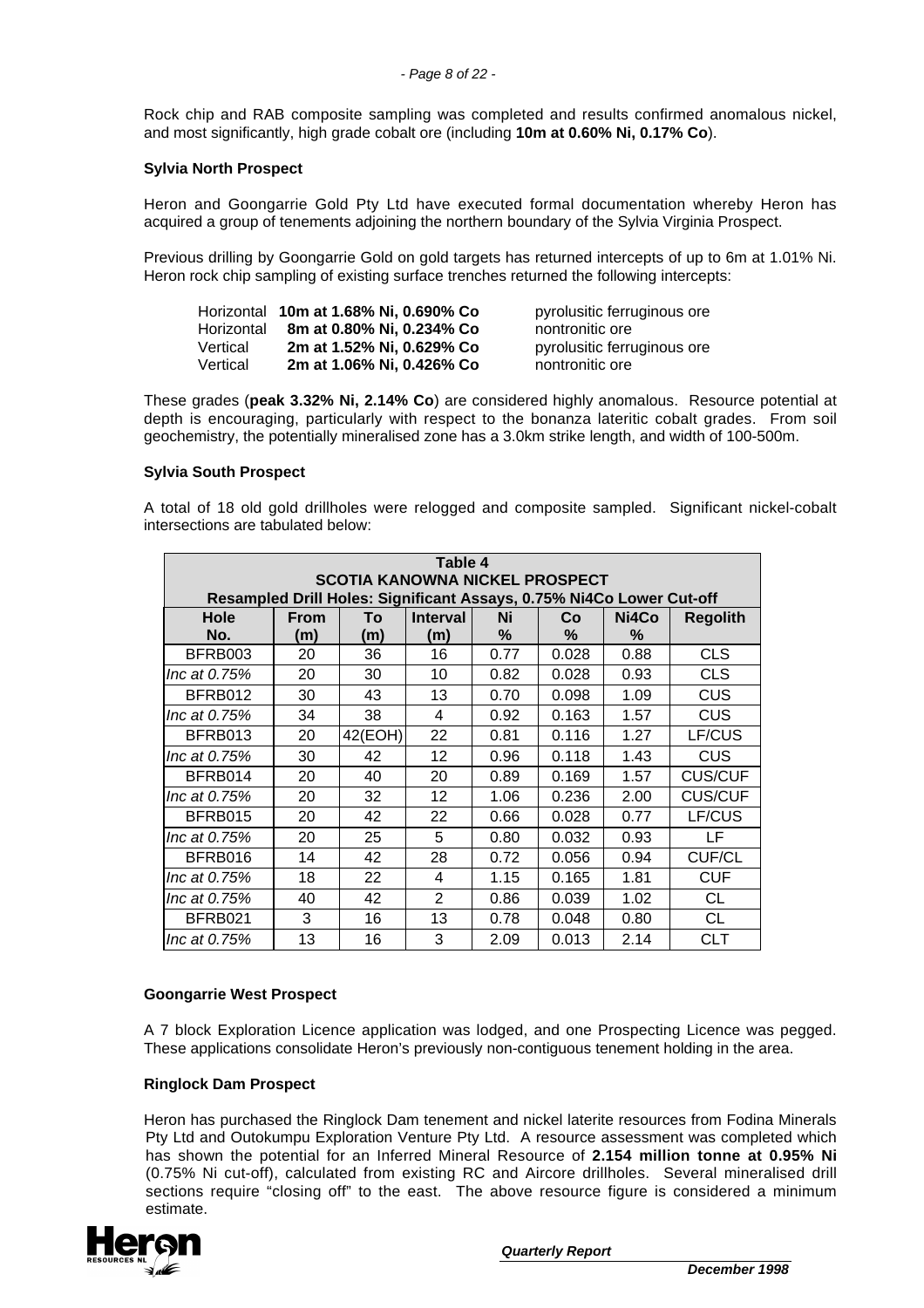#### **2.2.2 Menzies East Project**

#### **Menzies East Joint Venture Prospect**

Heron 100%. Golden State Resources right to earn 60% Gold - nickel

Joint Venture partner Golden State Resources NL is evaluating lateritic nickel targets within the Menzies joint venture area.

### **Menzies South Prospect**

Heron 100% Gold

An excellent historical gold mine was acquired at Menzies South, as a "by-product" of the lateritic nickel search. Joint venture interest has been expressed.

### **2.2.3 Kanowna East Project**

Heron 100% KCGM Option to purchase 100%. Gold

Kalgoorlie Consolidated Gold Mines have entered an Option to Purchase Agreement covering the Kanowna East tenements.

### **2.3 KEITH KILKENNY PROVINCE**

# **2.3.1 Edjudina Project** Heron 100%

Nickel (- gold)

#### **Boyce Creek, Lady Byron and Byron North Prospects**

Resource estimates (see Table 1,3) were compiled and detailed feasibility studies are current, including appraisal of ore hauling options. The Company has retained a consultant Anthropologist to complete ethnographic and archaeological studies of the prospect area.

Rains in late 1998 caused access problems in the Boyce Creek area. The drilling program started in September 1998 will be completed once access is available.

Mining Lease conversion was completed for P31/1485 adjacent to the Yerilla chrysoprase mines.

#### **Raeside Joint Venture Prospect**

The Raeside Joint Venture Prospect is located at Lake Raeside 150km NNE of Kalgoorlie and 90km N of the Kalpini Nickel Project. Agreements have been executed with MPI Gold Pty Ltd and Pittson Mineral Ventures Australia Pty Ltd to assign to Heron their right to earn a 70% joint venture interest. Joint venture partner is Rio Tinto Exploration.

The Raeside area adjoins Heron's Boyce Creek-Lady Byron lateritic nickel mineralisation, and covers significant areas of komatiite style aeromagnetic signature.

#### **Aubils Prospect**

Two acquisitions of adjacent tenement groups have seen Heron acquire a komatiite suite at Lake Raeside, referred to as the Aubils Prospect. An Option to Purchase agreement from Mavia Pty Ltd in favour of MPI Gold Pty Ltd and Pittson Mineral Ventures Australia Pty Ltd was assigned to Heron. The optioned Exploration Licence covers the majority of the mapped Aubils Prospect nickel laterite. In addition, Heron acquired peripheral Mining Lease applications directly from Mavia Pty Ltd.

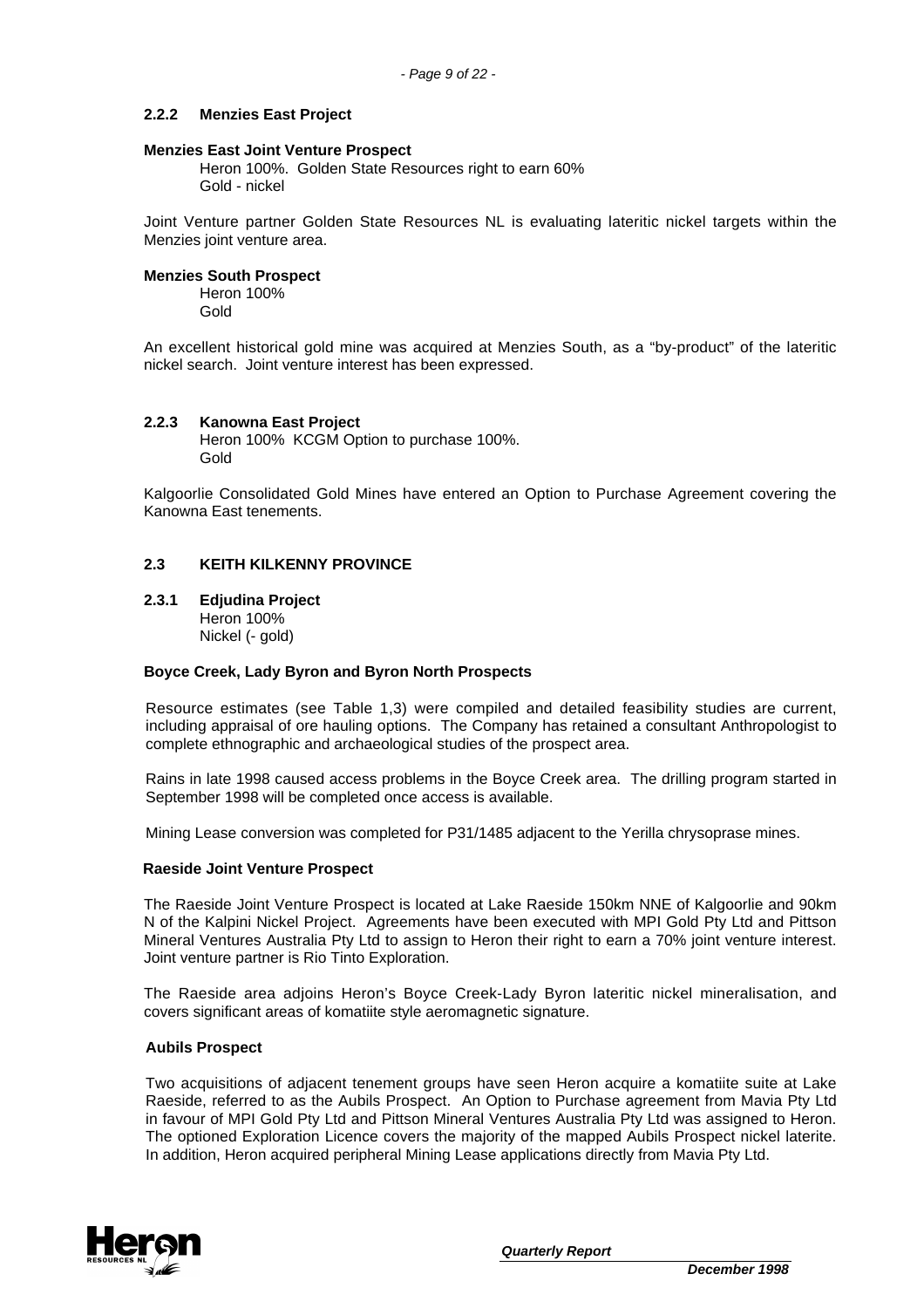Historical records from sporadic drilling indicate nickeliferous laterite intersections of up to 1.3% Ni in 1970s percussion drilling by Anglo American Corporation (AAC). Most of the legible drill logs presented by AAC in their reports are graphical, so precise nickel grades cannot be stated. On better sections, the nickeliferous intersections are relatively thick, being approximately 30m (after conversion from feet), but are overlain by about 15m of cover.

The potentially mineralised zone exceeds 5km in strike length, with width based on AAC drilling typically 125m and open.

#### **South Edjudina Prospect**

During the December 1998 Quarter, Burdekin Resources NL announced drilling results identifying a new area of gold mineralisation within the southern Laverton Tectonic Zone (locally termed the Pinjin Shear Zone). Burdekin's discovery RAB drill hole recorded an intersection of 32m at 2.61g/t Au in a structural and soil lag target located 600m north and along strike of Heron's Pinjin South tenement.

Heron has agreed in principle to farming out the gold-prospective southern part of the Edjudina Project, involving 31 tenements covering 292km<sup>2</sup>. Formal documentation is in preparation.

### **2.3.2 Mulgabbie Project**

Heron 100% Nickel (- gold)

#### **Lake Rebecca Lateritic Nickel Prospect**

Resource estimates were compiled (see Table 1,3). Metallurgical testwork was completed on Lake Rebecca ore and has shown similar characteristics to the published ROM ore at Bulong and Murrin Murrin. Beneficiation, settling, viscosity and recoveries are typical of Eastern Goldfields nontronitic lateritic nickel ore. Feasibility studies are current, including appraisal of ore hauling options.

#### **Mulgabbie West Prospect**

Heron's tenements adjoin and are along strike of the Old Plough Dam - Khartoum mineralised trend. While considered highly prospective for gold, Heron are seeking an exploration partner to further explore the prospect, with several parties expressing interest.

#### **2.3.3 Karonie South Project**

Heron 100% Gold (- nickel - base metals)

Tenements are grouped into two stratigraphic regimes:

- Those to the northwest that contain extensive Proterozoic Woodline Beds, interpreted as the stratigraphic equivalent of the Trilogy-hosting Mount Barren Beds, and are thus prospective for polymetallic base metal sulphides.
- The eastern and southern tenement areas that are prospective for Archaean shear-hosted gold mineralisation similar to the Border Gold/WMC Karonie gold project to the immediate north.

A digital data base was compiled. Several expressions of joint venture interest have been received for the project and are being assessed.

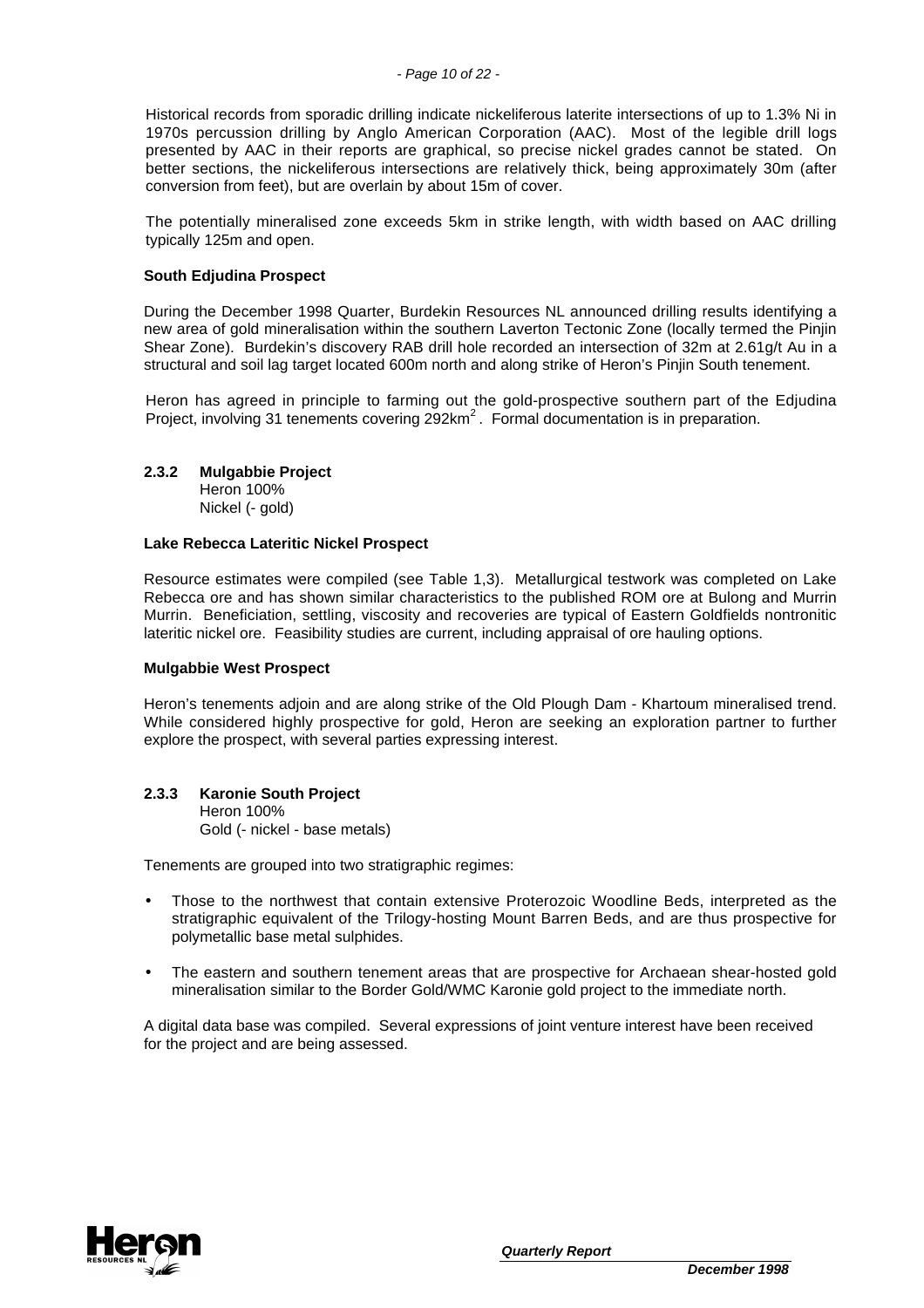### **2.4 MUNGARI PROVINCE**

# **2.4.1 Mungari Northwest Joint Venture Project**

Heron 100% Kundana Gold right to earn 50% Gold

Kundana Gold's RAB drilling of the gold-in-soil anomalies at the Mungari Northwest Joint Venture tenements has been somewhat disappointing, with the best results returned being 4m at 0.12g/t Au and 4m at 0.2g/t Au.

Kundana have notified Heron of their having met the first condition of the Joint Venture, being the expenditure of at least \$250,000 within six months. Kundana also reimbursed Heron \$40,000 for earlier aeromagnrtic survey expenditure.

## **2.5 LEONORA LAVERTON PROVINCE**

## **2.5.1 Laverton Nickel Project**

Heron 100% Nickel (- gold)

Additional tenements continue to be acquired for lateritic nickel targets. The project area is the northern extension of the highly prospective Laverton Tectonic Zone (hosts the Granny Smith, Sunrise Dam and Wallaby multi-million ounce gold mines 20-60km to the south). Several gold joint venture approaches have been received. Heron will retain all nickel rights.

### **Merolia Prospect**

The tenements cover a northern extension to the Coglia Well nickel laterite-hosting ultramafic unit. Open file records show the presence of nickeliferous laterite. Tenement grant is awaited.

### **2.5.2 Laverton Joint Venture Project**

Heron 100% Metex right to earn 70% Gold (-nickel)

Metex are to assign 50% of their earning rights to Delta Gold, their Chatterbox Shear Zone joint venture partner.

# **2.5.3 Mount Morgans Joint Venture Project**

Heron 100% Metex right to earn 70% Gold (-nickel)

Airborne magnetics on 50m line spacing was completed, and 1:10,000 plans for TMI contours, profiles and images were received. The geophysical interpretation is awaited.

DEMs digital data was received and images prepared for orthophoto mosaics, shaded relief, landform (regolith) and drainage patterns.

### **2.5.4 Malcolm Project**

Heron 100% Gold (- nickel)

Expressions of interest have been received from several parties regarding gold exploration. Data bases with defined exploration targets have been compiled and presented to potential farm-in partners.

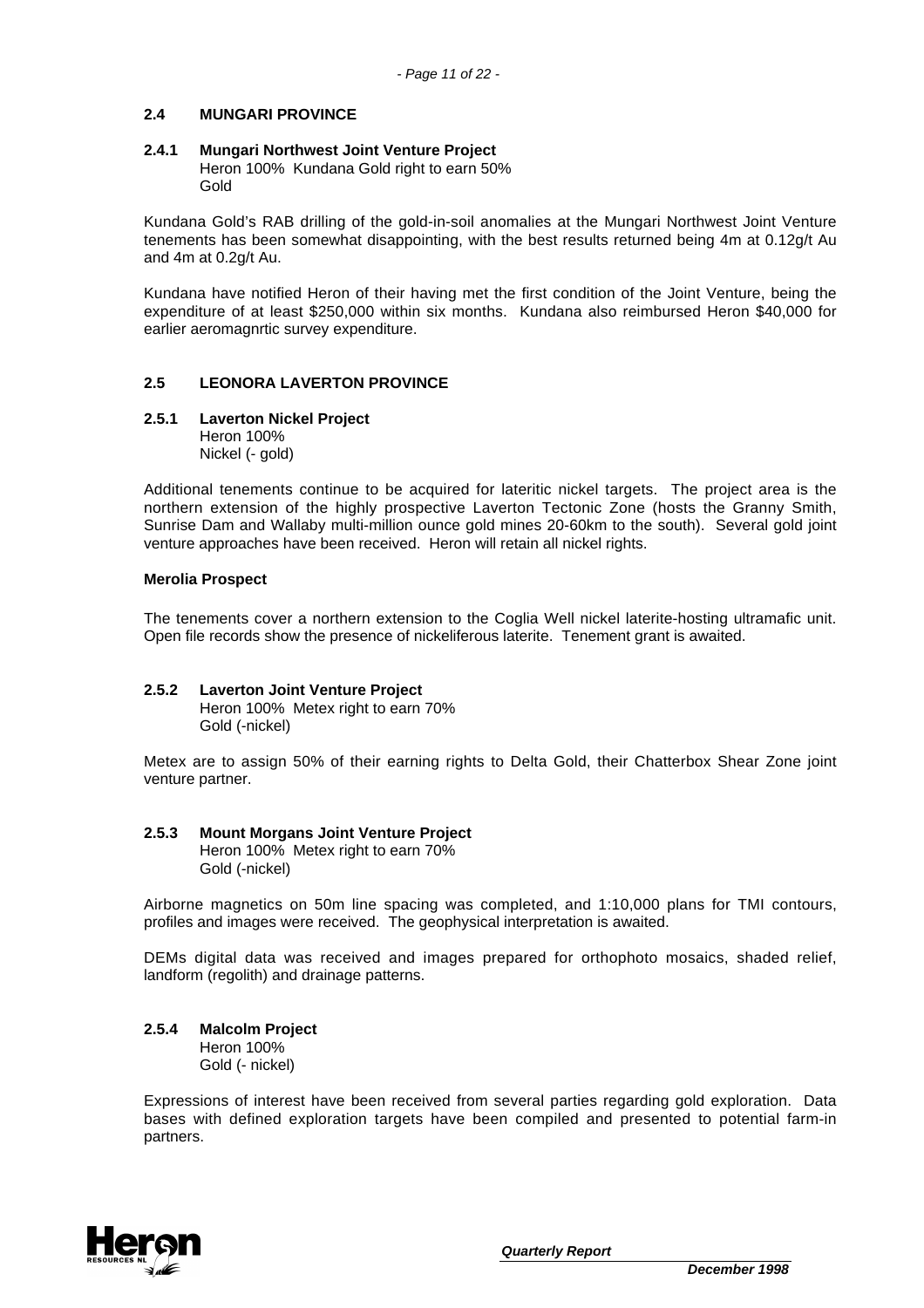#### **2.5.5 Victory Project** Heron 100%

Nickel (- gold)

Regional studies and open file research continue. Several parties have expressed gold and nickel sulphide interest in the tenements.

### **Bellevue East Prospect**

Nickel prospectivity targets were generated, with the exploration model being the Cosmos nickel sulphide discovery, located 30km N along strike of Bellevue East. The prospective zone occurs within a structurally and geologically favourable area for nickel, within a defined anomalous corridor.

#### **Mt McClure Prospect**

The tenement covers the interpreted, dislocated strike extension of the structure which hosts gold mineralisation mined by Australian Resources NL at the Mt McClure "Dragon" pit.

Rock chip sampling of rare outcrops was completed, without outlining drilling targets. Systematic soil geochemical sampling is required for target generation, due to the regolith cover.

### **2.6 MENZIES LEONORA PROVINCE**

**2.6.1 Menzies Leonora Project** Heron 100% Nickel-gold-diamonds

A comprehensive open file compilation is current, with the metallogenic targets being lateritic nickel, volcanogenic massive sulphides and shear zone hosted gold. On completion of the review, a joint venture partner will be sought for non-nickel targets.

### **2.7 IDA FAULT PROVINCE**

#### **2.7.1 Snake Hill Joint Venture Project**

Heron 100% Connemara right to earn 70% Gold (- nickel)

Connemara compiled Department of Minerals and Energy Annual Reports, from which drill targets have been defined.

# **2.7.2 Blister Dam Joint Venture Project**

Heron 100% Delta right to earn 75% Gold (- nickel)

Twelve prospecting licences were acquired from GHK Pty Ltd and Avalon Resources NL, which has doubled Heron's existing project area.

Formal documentation with Delta Gold NL was executed whereby Delta has the right to earn a 75% interest in the project through spending \$1 million within 5 years. A first pass auger soil sampling program has been designed.

#### **2.7.3 Frances Lesley Project** Heron 100%

Gold (- nickel)

The project area is immediately NW along strike from nickel sulphide drill intercepts previously reported by Roper River Gold NL. An expression of joint venture interest has been received.

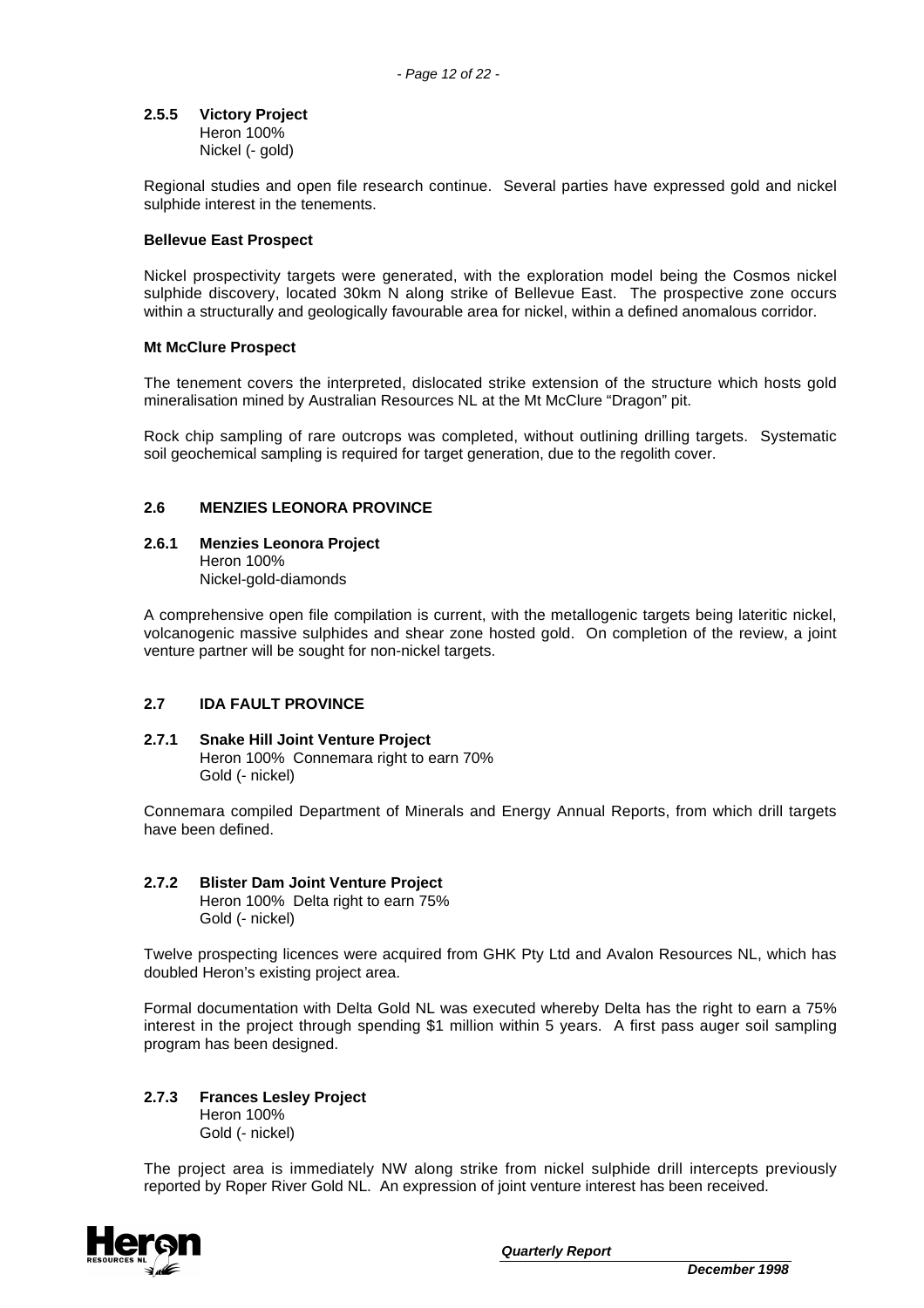# **2.7.4 Bullabulling Project**

Heron 100% Gold-nickel

Native Title negotiations have commenced to expedite grant of Exploration Licences.

### **2.7.5 Yilmia Hill Project**

Heron 100% Nickel (- gold)

Native Title negotiations have commenced to expedite grant of Exploration Licences. An open file research summary of this area was completed ahead of a presentation to a potential farm-in partner.

### **Larkinville-Logans Prospect**

A 36 block Exploration Licence application E15/626 was lodged. The application covers the entire western limb of the NNW trending Larkinville Syncline, which is bounded to the west by the Chalice Shear Zone. Dominant lithologies consist of mafic and undifferentiated ultramafic rock flanked by pelitic sediments. Field reconnaissance and digital data base compilation has commenced.

Potential exists for both gold and nickel sulphide mineralisation.

## **2.7.6 Cowan Project**

Heron 100% Nickel (- gold)

Ballot and grant of tenement applications is awaited. The project area is along strike of the Mount Thirsty lateritic cobalt-nickel deposit.

### **2.7.7 Siberia Project**

Heron 100% Nickel (- gold)

The tenement provides tenure to the northern part of the ultramafic succession that hosts nickel laterite mineralisation to the south at Centaur's Cawse Extended ( 85.6 million tonne at 0.7% Ni ).

A soil sampling program comprising 132 samples was completed with samples taken on lines at 200 and 400 metre intervals, and sample sites at 50 and 100 metre centres. A NNW trending 2.3km x 250m anomaly with values of 700-1532ppm Ni was identified. This level of anomalism elsewhere on Heron projects is indicative of lateritic nickel mineralisation.

### **2.8 DUNDAS PROVINCE**

**2.8.1 Dundas Project** Heron 100% Gold

Inactive, awaiting grant. Heron's Mining Lease applications have been recommended for grant.

### **2.9 KAMBALDA DOMAIN PROVINCE**

#### **2.9.1 Binduli East Joint Venture Project** Heron 100% MPI Gold right to earn 70% Gold

Geological and regolith mapping was completed at 1:10,000 scale ahead of a 272 auger sampling program. Samples were collected on a 200x100m grid.

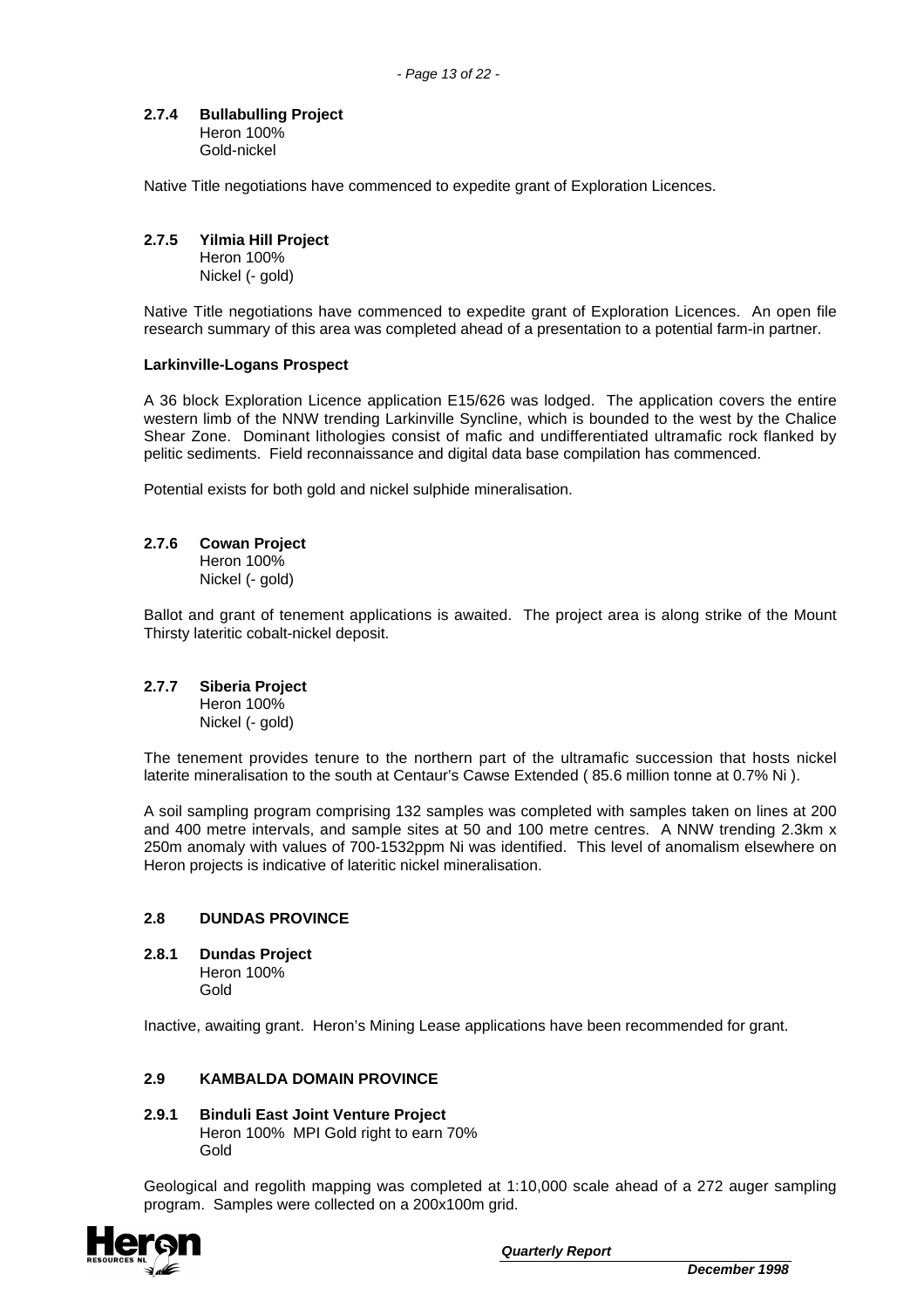Four geochemical anomalies of up to 42ppb Au were defined, three of which are co-incident with the intersection of NE cross structures and dolerite units.

Mapping highlighted an area near the southern boundary of the tenement package where a differentiated dolerite unit is structurally thickened and intruded by porphyry. Selective sampling of sulphidic quartz vein material from small prospecting pits in granophyric dolerite returned gold values to 2.17g/t.

RAB drilling of structural targets and auger anomalism is scheduled for mid 1999.

#### **2.9.2 Kurramia Project and Mount Martin Project** Heron 100% Nickel (- gold)

Awaiting grant. A deferred Heritage Survey agreement as been signed.

### **2.10 SOUTHERN CROSS PROVINCE**

#### **2.10.1 Bungalbin Project**

Heron 100% Iron ore - nickel (- gold)

Discussions have commenced regarding the possible development of the iron ore resource.

An extensive compilation of 1972 BHP ore reserve drilling data was carried out. During this study, several additional iron ore occurrences on open ground were identified, and Exploration Licence applications lodged.

An **Inferred Mineral Resource of 65.7 million tonne at 57.9% Fe** was estimated from Heron's open file study, with calcined grade of 64.1% Fe. Within this global resource, it is felt that good potential exists for smaller high grade iron-low phosphorus ore positions, associated with structural discontinuities. Follow up exploration is being planned.

### **2.10.2 Maggie Hayes Hill Project**

Heron 100% Nickel (- gold)

Two substantial explorers have expressed strong interest in the project, subject to the results of their initial exploration on adjoining tenements. A tenement swap or farm-out is being considered.

### **2.11 GAWLER CRATON PROVINCE**

#### **2.11.1 G2 Project**

Heron 100% Gold - copper - uranium - diamonds

One third tenement area reductions have been lodged. Field checking of target areas was done.

A new joint venture partner is being sought to sole fund. Digital data bases have been prepared for evaluation by the prospective partners.

#### **I J BUCHHORN MANAGING DIRECTOR**

*The information is based on, and accurately reflects, information compiled by Ian James Buchhorn, who is a Member of the Australasian Institute of Mining and Metallurgy.*

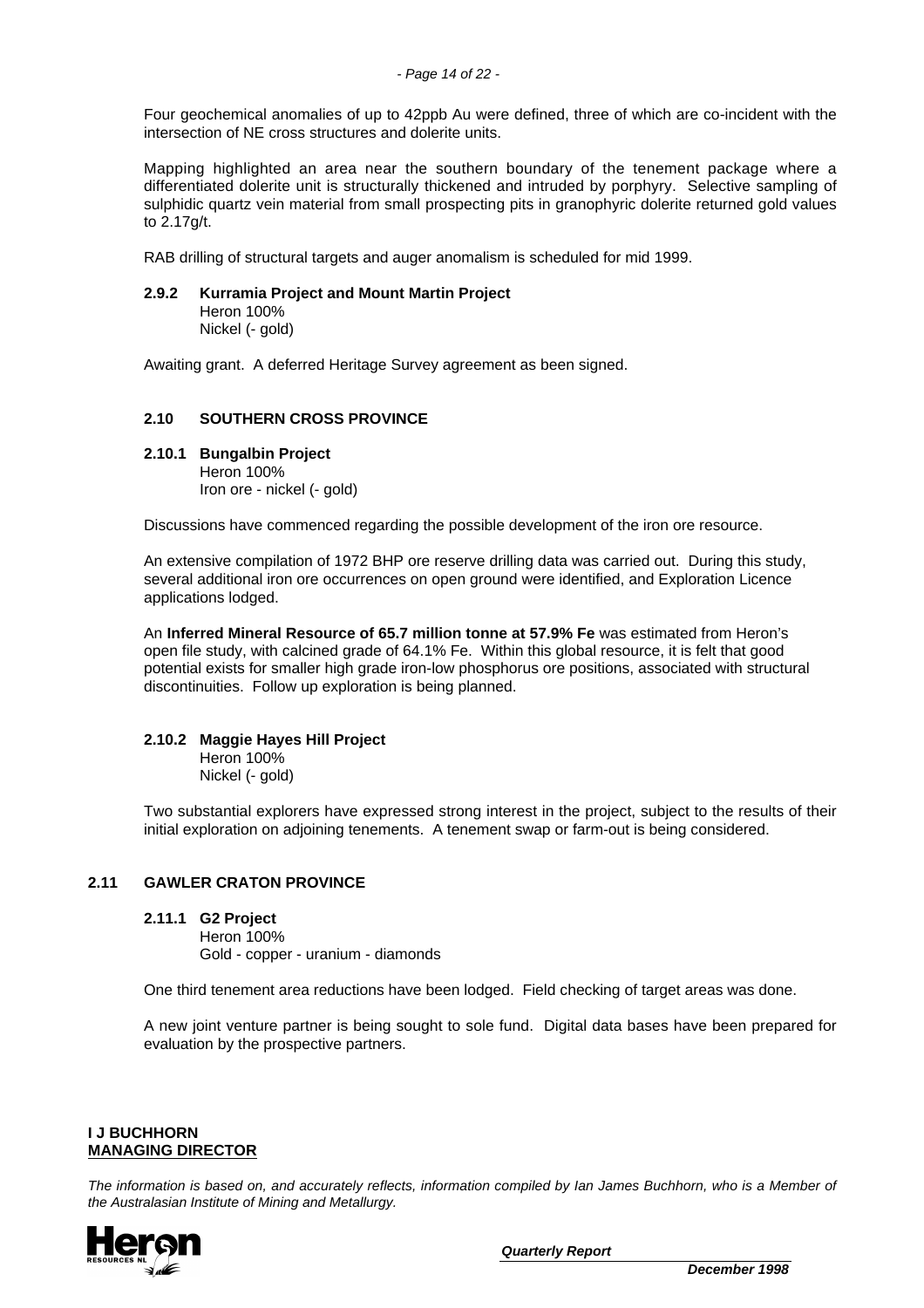#### **Glossary of Terms**

"Aeromagnetic Survey" means a survey made from the air, recording variations in the earth's magnetic field.

"Anomaly" means a value higher or lower than expected, which outlines a zone of potential exploration interest but not necessarily of commercial significance.

"Aircore drilling" means a rotary drilling technique which uses compressed air to cut a core sample and return core fragments to surface inside the drill rods. The drill sample quality is generally good.

"Au" means gold.

"BCM" means Bank Cubic Metre, which is a unit of volumetric measurement of the undisturbed material in a mine.

"Co" means cobalt

"Cu" means copper.

"g/t" means grams per tonne.

"Granitoid" means a family of coarse-grained igneous rocks that contain abundant quartz and feldspar.

"km" means kilometres.

" $km<sup>2</sup>$ " means square kilometres.

"Komatiite" means an ultramafic rock with high magnesium content extruded from a volcano. Textural variations include:

"Orthocumulate" means a rock which exhibits a high proportion of crystallised trapped interstitial ("intercumulus") liquid. The surrounded ("cumulus") olivine crystals are subhedral to euhedral in form. This komatiite type is regarded as prospective for nickel sulphide mineralisation (e.g. Kambalda nickel mine).

"Mesocumulate" means a rock with cumulus crystals exhibiting extensive mutual boundary contact, but retaining some recognisable interstitial material. This rock type is prospective for lateritic nickel.

"Adcumulate" means a rock with little or no intercumulus material and characterised dominantly by anhedral crystals. This rock type is regarded as prospective for nickel laterite mineralisation.

"m" means metres.

"Mineralisation" means, in economic geology, the introduction of valuable elements into a rock body.

"MMI" means the Mobile Metal Ion Process<sup>TM</sup>, which is a partial extraction soil geochemical technique considered to be very effective for nickel and gold exploration.

"Ni" means nickel.

"Normal Dilution" means the reduction to the equity of one Party due to disproportionate expenditure by another ("The Earning") party.

"Olivine" means a magnesium-iron silicate mineral, often occurring in rocks prospective for nickel.

"prospect" means a target upon which exploration programs are planned or have commenced.

"project" means a grouping of prospects within a geographic location, often with a common geological setting.

"province" means a grouping of projects within a geological district defined by a major mineralised crustal structure.

"ppb" means parts per billion.

"ppm" means parts per million (1 g/t equals 1 ppm, and 1000 ppb equals 1 ppm).

"RAB drilling" means the drilling technique in which a sample is returned to surface outside the rod string by compressed air. The drill sample may be subject to some degree of contamination.

"RC drilling" means the drilling method emploving a rotating or hammering action on a drill bit which returns a sample to the surface inside the rod string by compressed air. The drill sample quality is generally superior to RAB.

"ROM" means run of mine, referring to the grade and type of ore that is expected to be fed to the processing plant on a day to day basis.

"Shear Zone" means a zone in which crushed rock has been produced by the action of a shearing stress as on a fault. This setting is often favourable for the occurrence of gold mineralisation.

"Specific Gravity" is the mass per unit volume of material, usually in reference to ore and waste.

"Waste: Ore ratio" means BCM of waste + BCM of low grade sub ore divided by BCM of ROM ore.

"Ultramafic" means rocks composed almost entirely of mafic minerals, which are prospective for nickel.

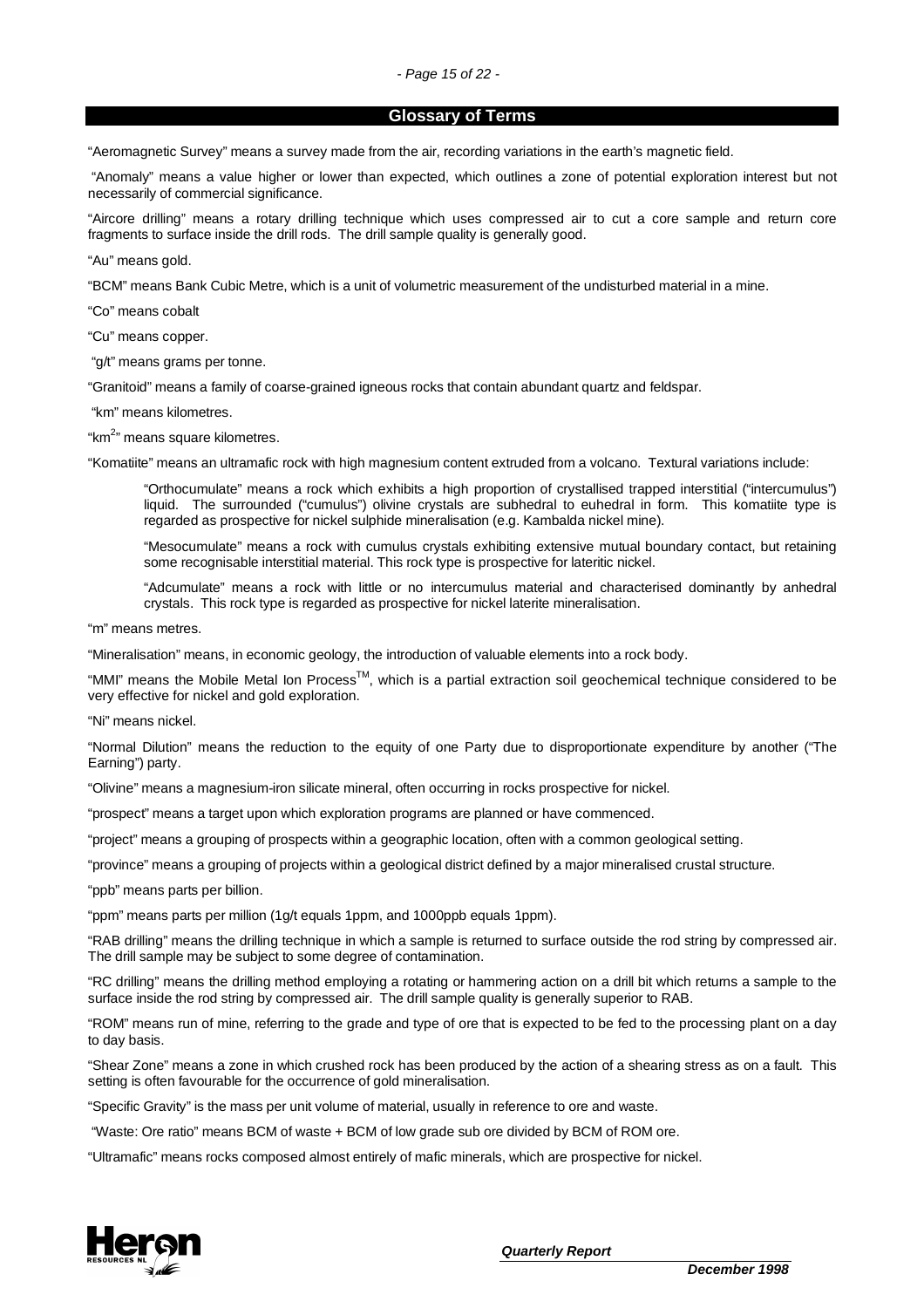### *- Page 16 of 22 -*

## Appendix 5B

### Mining exploration entity quarterly report

Name of entity Heron Resources NL ACN or ARBN **ACN** or ARBN **ACN ARBN Quarter ended ("current quarter")** 068 263 098 31 December 1998 **Consolidated statement of cash flows Cash flows related to operating activities** Current Qtr \$A'000 Year to Date (3 months) \$A'000 1.1 Receipts from product sales and related debtors 1.2 Payments for: (a) exploration and evaluation  $(467)$  (1,005) (b) development<br>(c) production production (d) administration (152) (285) 1.3 Dividends received 1.4 Interest and other items of a similar nature received 17 17 17 47 1.5 Interest and other costs of finance paid 1.6 Income taxes paid 1.7 Other (provide details if material) **Net Operating Cash Flows** (602) (1,243) **Cash flows related to investing activities** 1.8 Payment for purchases of: (a) prospects (28) (28) (67) (b) equity investments  $(c)$  other fixed assets  $(5)$  1.9 Proceeds from sale of: (a) prospects (b) equity investments (c) other fixed assets 1.10 Loans to other entities 1.11 Loans repaid by other entities 1.12 Other (provide details if material) **Net Investing Cash Flows** (28) (72) 1.13 Total operating and investing cash flows (carried forward)  $(630)$  (1,315)

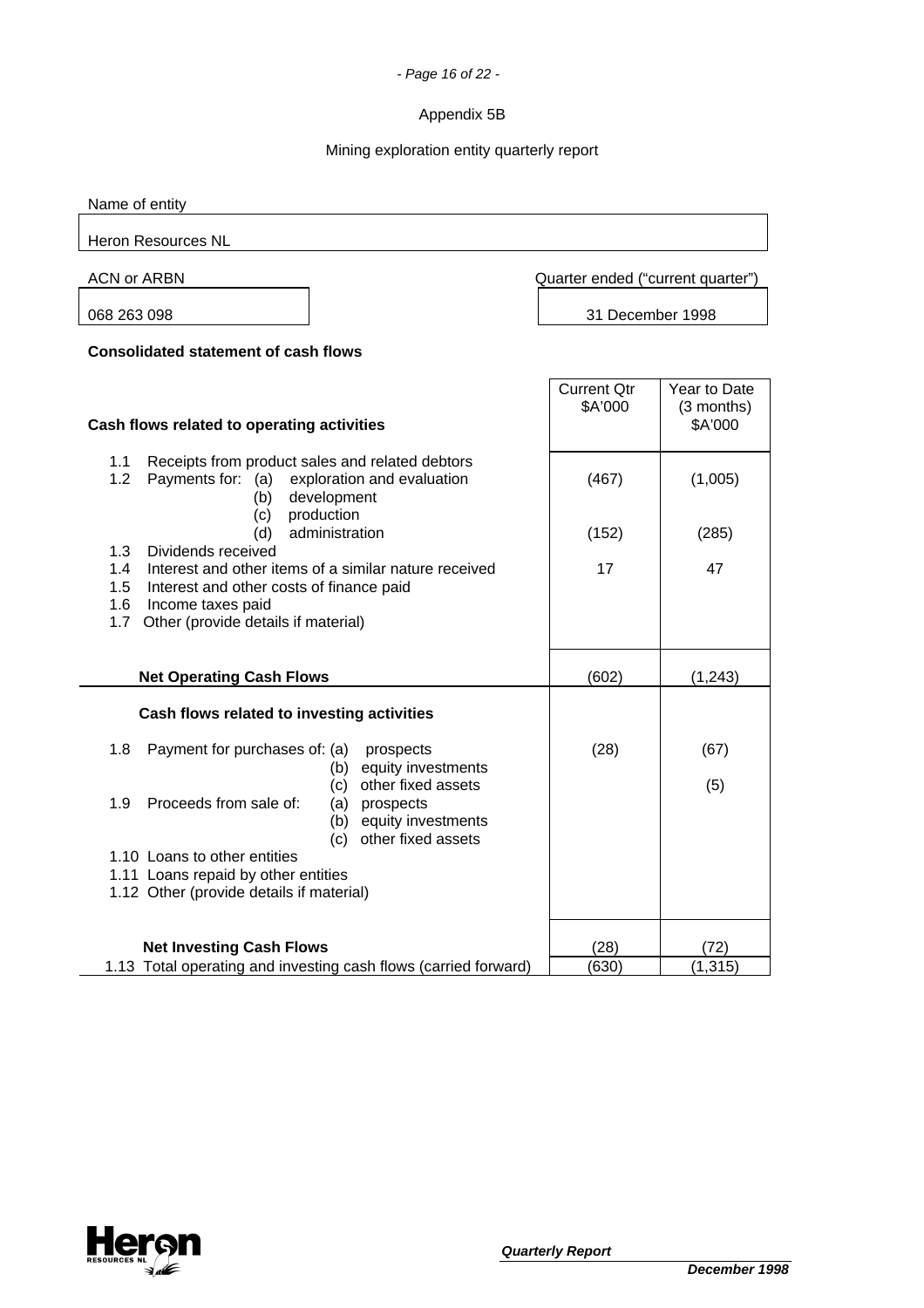| 1.13 Total operating and investing cash flows (brought forward)                                                                                                                                                                                                        | (630) | (1, 315) |
|------------------------------------------------------------------------------------------------------------------------------------------------------------------------------------------------------------------------------------------------------------------------|-------|----------|
| Cash flows related to financing activities                                                                                                                                                                                                                             |       |          |
| 1.14 Proceeds from the issue of shares, options, etc.<br>1.15 Proceeds from the sale of forfeited shares<br>1.16 Proceeds from borrowings<br>1.17 Repayment of borrowings<br>1.18 Dividends paid<br>1.19 Other (provide details if material)<br>- Share Issue Expenses |       |          |
| Net financing cash flows                                                                                                                                                                                                                                               | Nil   | Nil      |
| Net increase (decrease) in cash held                                                                                                                                                                                                                                   | (630) | (1,315)  |
| 1.20 Cash at beginning of quarter/year to date<br>1.21 Exchange rate adjustments                                                                                                                                                                                       | 1,783 | 2,468    |
| 1.22 Cash at end of quarter                                                                                                                                                                                                                                            | 1,153 | 1,153    |

 **Payments to directors of the entity and associates of the directors Payments to related entities of the entity and associates of the related entities**

|                                                                       | <b>Current Qtr</b><br>\$A'000 |
|-----------------------------------------------------------------------|-------------------------------|
| 1.23 Aggregate amount of payments to the parties included in item 1.2 | 47                            |
| 1.24 Aggregate amount of loans to the parties included in item 1.10   |                               |

1.25 Explanation necessary for an understanding of the transactions Directors fees, salaries and superannuation (45). Provision of secretarial services and accommodation by director related entities (2).

### **Non-cash financing and investing activities**

- 2.1 Details of financing and investing transactions which have had a material effect on consolidated assets and liabilities but did not involve cash flows
- 2.2 Details of outlays made by other entities to establish or increase their share in projects in which the reporting entity has an interest

See attached schedule

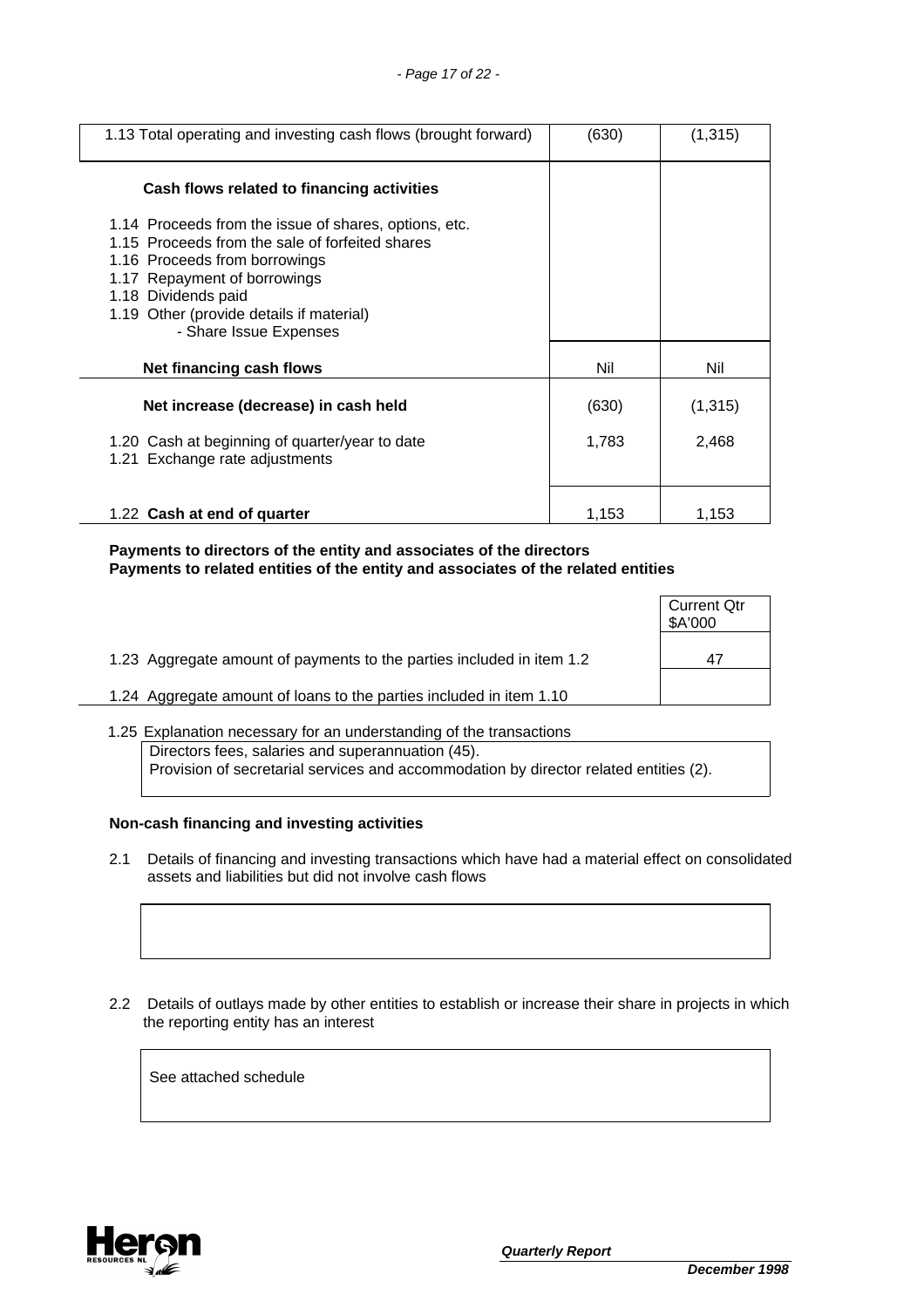### **Financing facilities available**

*Add notes as necessary for an understanding of the position*

|                                 | Amount available<br>\$A'000 | Amount used<br>\$A'000 |
|---------------------------------|-----------------------------|------------------------|
| Loan facilities<br>3.1          |                             |                        |
| 3.2 Credit standby arrangements |                             |                        |
|                                 |                             |                        |

### **Estimated cash outflows for next quarter**

|                                | \$A'000 |
|--------------------------------|---------|
| 4.1 Exploration and evaluation | 450     |
| 4.2 Development                |         |
| Total                          | 450     |

#### **Reconciliation of cash**

Reconciliation of cash at the end of the quarter (as shown in the consolidated statement of cash flows) to related items in the accounts as follows.

- 5.1 Cash on hand and at bank
- 5.2 Deposits at call
- 5.3 Bank Overdraft
- 5.4 Other (provide details) **Bank Bills**

| <b>Current Quarter</b><br>\$A'000 | <b>Previous Quarter</b><br>\$A'000 |
|-----------------------------------|------------------------------------|
| 129                               | (40)                               |
| 27                                | 827                                |
|                                   |                                    |
| 997                               | 996                                |
| 1 153                             | 1 783                              |

**Total: cash at end of quarter** (Item 1.22)

### **Changes in interests in mining tenements**

|                                                                                                                                                | Tenement<br>reference | Nature of interest<br>(note (2)) | Interest at<br>beginning of<br>quarter | Interest at<br>End of<br>Quarter |
|------------------------------------------------------------------------------------------------------------------------------------------------|-----------------------|----------------------------------|----------------------------------------|----------------------------------|
| 6.1 Interests in<br>mining tenements<br>relinquished,<br>reduced or lapsed<br>6.2 Interests in<br>mining tenements<br>acquired or<br>increased |                       | See attached schedule            |                                        |                                  |
|                                                                                                                                                |                       | See attached schedule            |                                        |                                  |

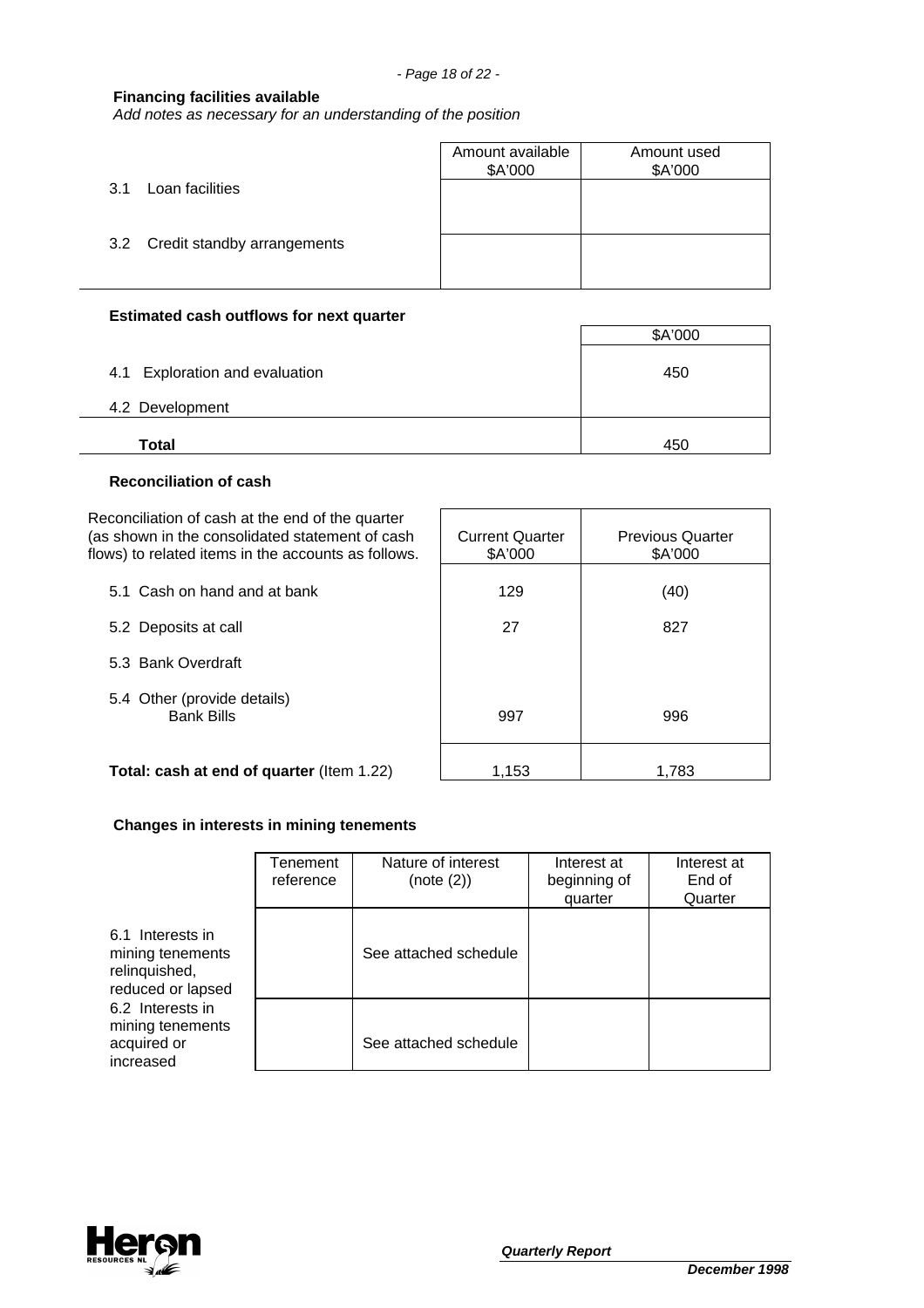### **Issued and quoted securities at end of current quarter**

 *Description includes rate of interest and any redemption or conversion rights together with prices and dates.*

.............................................................................................................................................................

|                                                     | Number Issued                                         | Number quoted                   | Par value<br>(cents)                            | Paid-up<br>value<br>(cents)                                                     |
|-----------------------------------------------------|-------------------------------------------------------|---------------------------------|-------------------------------------------------|---------------------------------------------------------------------------------|
| 7.1 Preference securities<br>(description)          |                                                       |                                 |                                                 |                                                                                 |
| 7.2 Issued during quarter                           |                                                       |                                 |                                                 |                                                                                 |
| 7.3 Ordinary securities                             | 59,400,000                                            | 54,000,000                      | 25                                              | 25                                                                              |
| 7.4 Issued during quarter                           |                                                       |                                 |                                                 |                                                                                 |
| 7.5 Convertible debt<br>securities<br>(description) |                                                       |                                 |                                                 |                                                                                 |
| 7.6 Issued during quarter                           |                                                       |                                 |                                                 |                                                                                 |
| 7.7 Options<br>(description)                        | 10,000,000<br>125,000<br>150,000<br>500,000<br>65,000 | Nil<br>Nil<br>Nil<br>Nil<br>Nil | Exercise<br>Price<br>25<br>25<br>25<br>25<br>25 | Expiry<br>Date<br>30/06/2000<br>28/8/2001<br>1/9/2001<br>15/12/2001<br>5/3/2002 |
| 7.8 Issued during quarter                           |                                                       |                                 |                                                 |                                                                                 |
| 7.9 Exercised during<br>quarter                     |                                                       |                                 |                                                 |                                                                                 |
| 7.10 Expired during<br>quarter                      |                                                       |                                 |                                                 |                                                                                 |
| 7.11 Debentures<br>(totals only)                    |                                                       |                                 |                                                 |                                                                                 |
| 7.12 Unsecured notes<br>(totals only)               |                                                       |                                 |                                                 |                                                                                 |

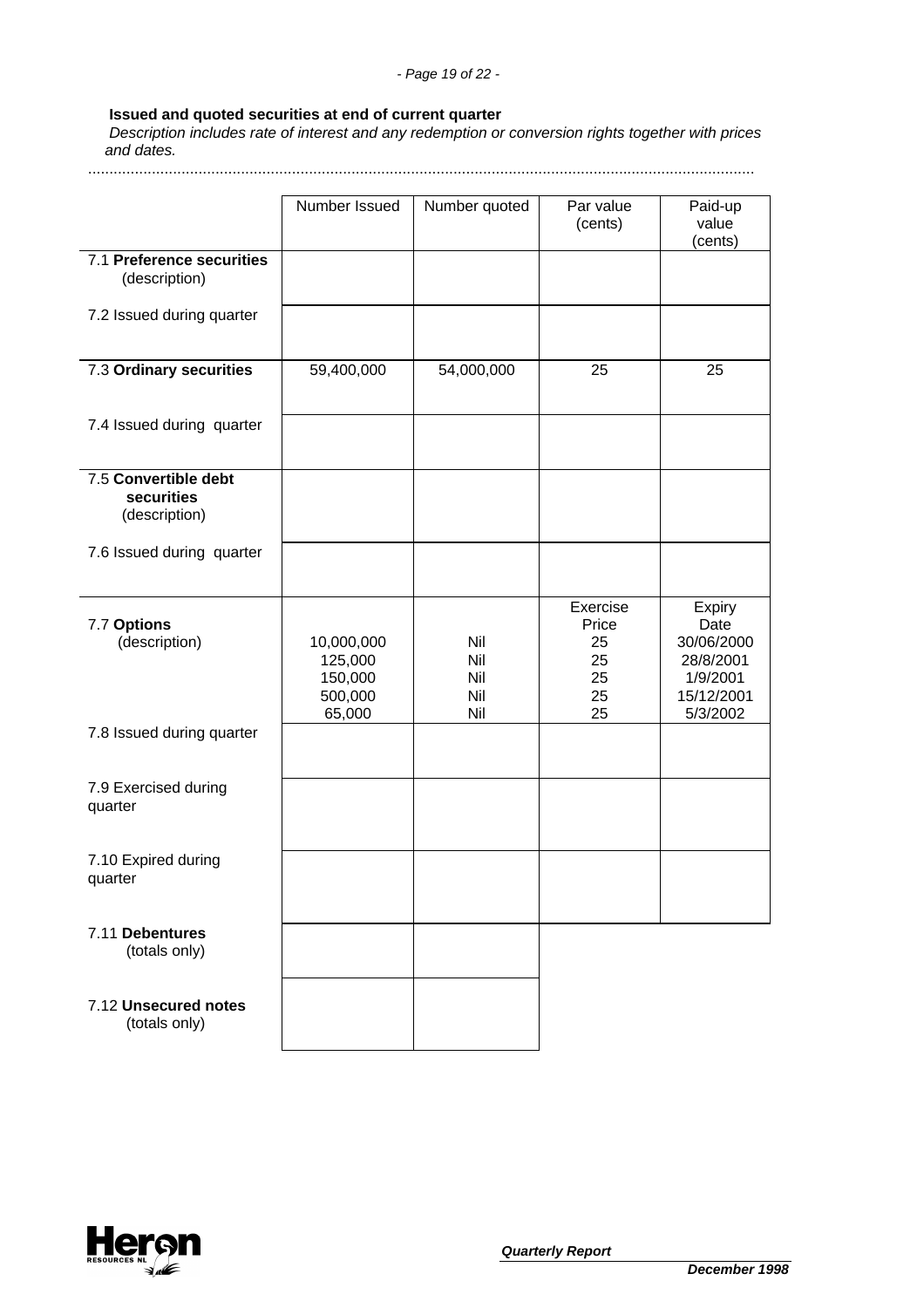#### **Compliance 2.2 Details of outlays made by other entities to establish or increase their share in projects in which the reporting entity has an interest.**

- **1.** Golden State Resources NL has the right to earn a 60% equity interest in the Menzies East Joint Venture Project tenements through sole funding the initial \$250,000 of exploration.
- **2.** Metex Resources NL has the right to earn a 70% equity interest in the Laverton Joint Venture Project tenements through sole funding the initial \$500,000 of exploration.
- **3.** Metex Resources NL has the right to earn a 70% equity interest in the Mt Morgans Joint Venture Project tenements through sole funding the initial \$200,000 of exploration.
- **4.** Connemara Gold Mines Pty Limited has the right to earn a 70% equity interest in the Snake Hill Joint Venture Project tenements through sole funding the initial \$300,000 of exploration.
- **5.** Kundana Gold Pty Limited has the right to earn a 50% equity interest in the Mungari Northwest Joint Venture Project tenements through sole funding the initial \$3,000,000 of exploration.
- **6.** Mining Project Investors Pty Limited has the right to earn a 70% equity interest in the Binduli East Joint Venture Project tenements through sole funding the initial \$750,000 of exploration.
- **7.** Delta Gold NL has the right to earn a 75% equity interest in the Blister Dam Joint Venture Project tenements through sole funding the initial \$1,000,000 of exploration

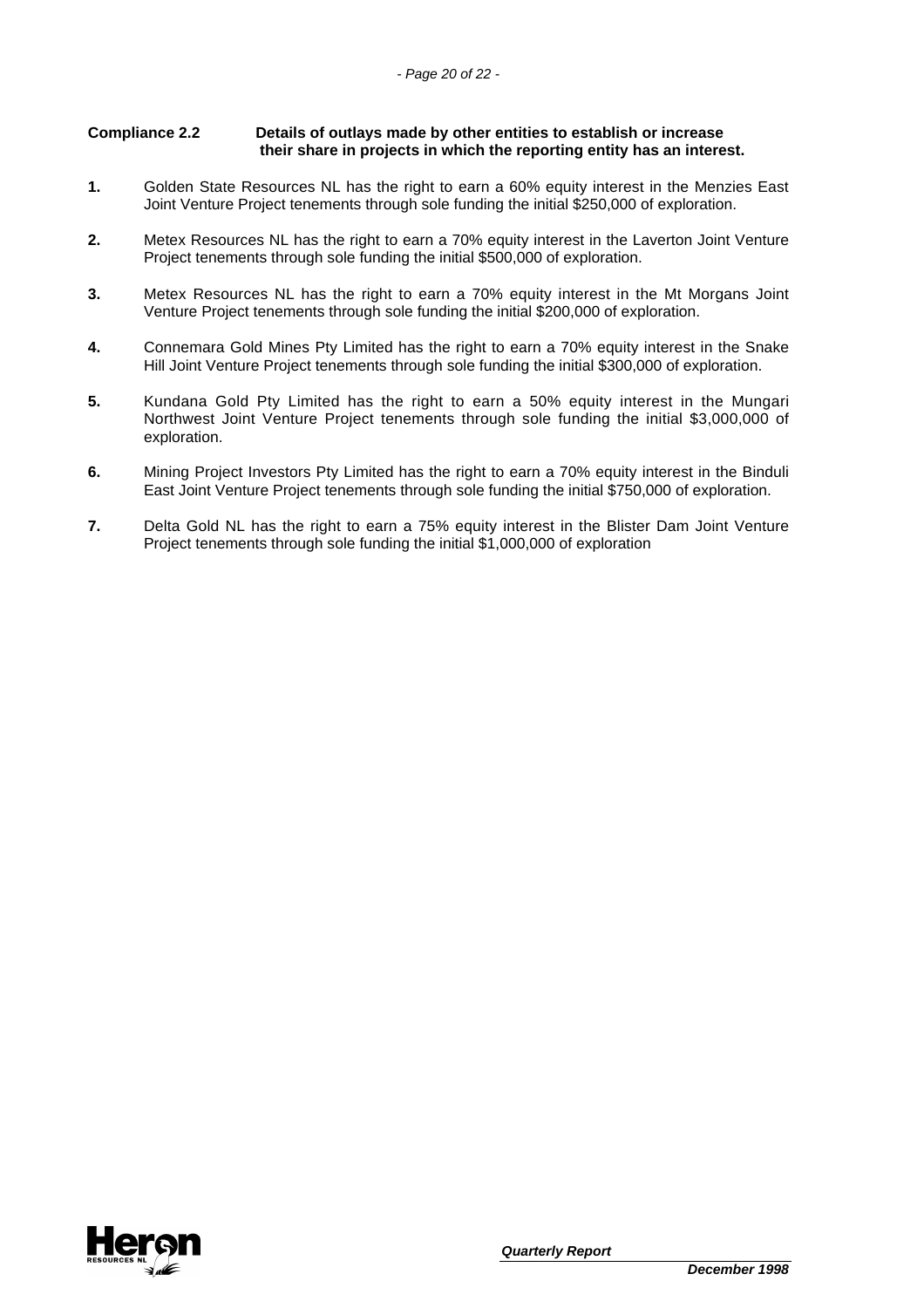#### *- Page 21 of 22 -*

#### **6.1 Interests in Mining Tenements relinquished, reduced or lapsed** *Tenement* **Nature of Interest** *Interest Beginning Quarter Interest End of Quarter* P24/3404 Registered Holder 100 0 P27/1353 Registered Holder 100 100 0 P31/1483 Registered Holder 100 0

### **6.2 Interests in Mining Tenements acquired or increased**

| <b>Tenement</b><br><b>Reference</b> | <b>Nature of Interest</b>   | <b>Interest</b><br><b>Beginning of</b><br>Quarter | <b>Interest</b><br><b>End of Quarter</b> |
|-------------------------------------|-----------------------------|---------------------------------------------------|------------------------------------------|
| E25/0209                            | <b>Registered Applicant</b> | 0                                                 | 100                                      |
| E25/0210                            | <b>Registered Applicant</b> | 0                                                 | 100                                      |
| E25/0211                            | <b>Registered Applicant</b> | 0                                                 | 100                                      |
| E27/0215                            | <b>Registered Applicant</b> | 0                                                 | 100                                      |
| E27/0216                            | <b>Registered Applicant</b> | 0                                                 | 100                                      |
| E27/0217                            | <b>Registered Applicant</b> | 0                                                 | 100                                      |
| E28/1014                            | <b>Registered Applicant</b> | 0                                                 | 100                                      |
| E77/0918                            | <b>Registered Applicant</b> | 0                                                 | 100                                      |
| E77/0919                            | <b>Registered Applicant</b> | 0                                                 | 100                                      |
| M15/1266                            | <b>Registered Applicant</b> | 0                                                 | 100                                      |
| M15/1267                            | <b>Registered Applicant</b> | 0                                                 | 100                                      |
| M27/0371                            | <b>Registered Applicant</b> | 0                                                 | 100                                      |
| M27/0372                            | <b>Registered Applicant</b> | 0                                                 | 100                                      |
| M28/0215                            | <b>Registered Applicant</b> | 0                                                 | 100                                      |
| M29/0202                            | Sale Agreement              | 0                                                 | 100                                      |
| M31/0656                            | Sale Agreement              | $\mathbf 0$                                       | 100                                      |
| M31/0657                            | Sale Agreement              | 0                                                 | 100                                      |
| M31/0658                            | Sale Agreement              | 0                                                 | 100                                      |
| M31/0659                            | Sale Agreement              | 0                                                 | 100                                      |
| M31/0660                            | Sale Agreement              | 0                                                 | 100                                      |
| M31/0662                            | Sale Agreement              | 0                                                 | 100                                      |
| P15/4186                            | <b>Registered Applicant</b> | 0                                                 | 100                                      |
| P15/4187                            | <b>Registered Applicant</b> | 0                                                 | 100                                      |
| P15/4188                            | <b>Registered Applicant</b> | 0                                                 | 100                                      |
| P15/4189                            | <b>Registered Applicant</b> | 0                                                 | 100                                      |
| P15/4190                            | <b>Registered Applicant</b> | $\mathbf 0$                                       | 100                                      |
| P15/4191                            | <b>Registered Applicant</b> | 0                                                 | 100                                      |
| P15/4192                            | <b>Registered Applicant</b> | $\boldsymbol{0}$                                  | 100                                      |
| P15/4193                            | <b>Registered Applicant</b> | $\mathbf 0$                                       | 100                                      |
| P15/4194                            | <b>Registered Applicant</b> | 0                                                 | 100                                      |
| P15/4195                            | <b>Registered Applicant</b> | 0                                                 | 100                                      |
| P31/1580                            | <b>Registered Applicant</b> | 0                                                 | 100                                      |
| P31/1581                            | <b>Registered Applicant</b> | 0                                                 | 100                                      |
| P31/1582                            | <b>Registered Applicant</b> | $\mathbf 0$                                       | 100                                      |